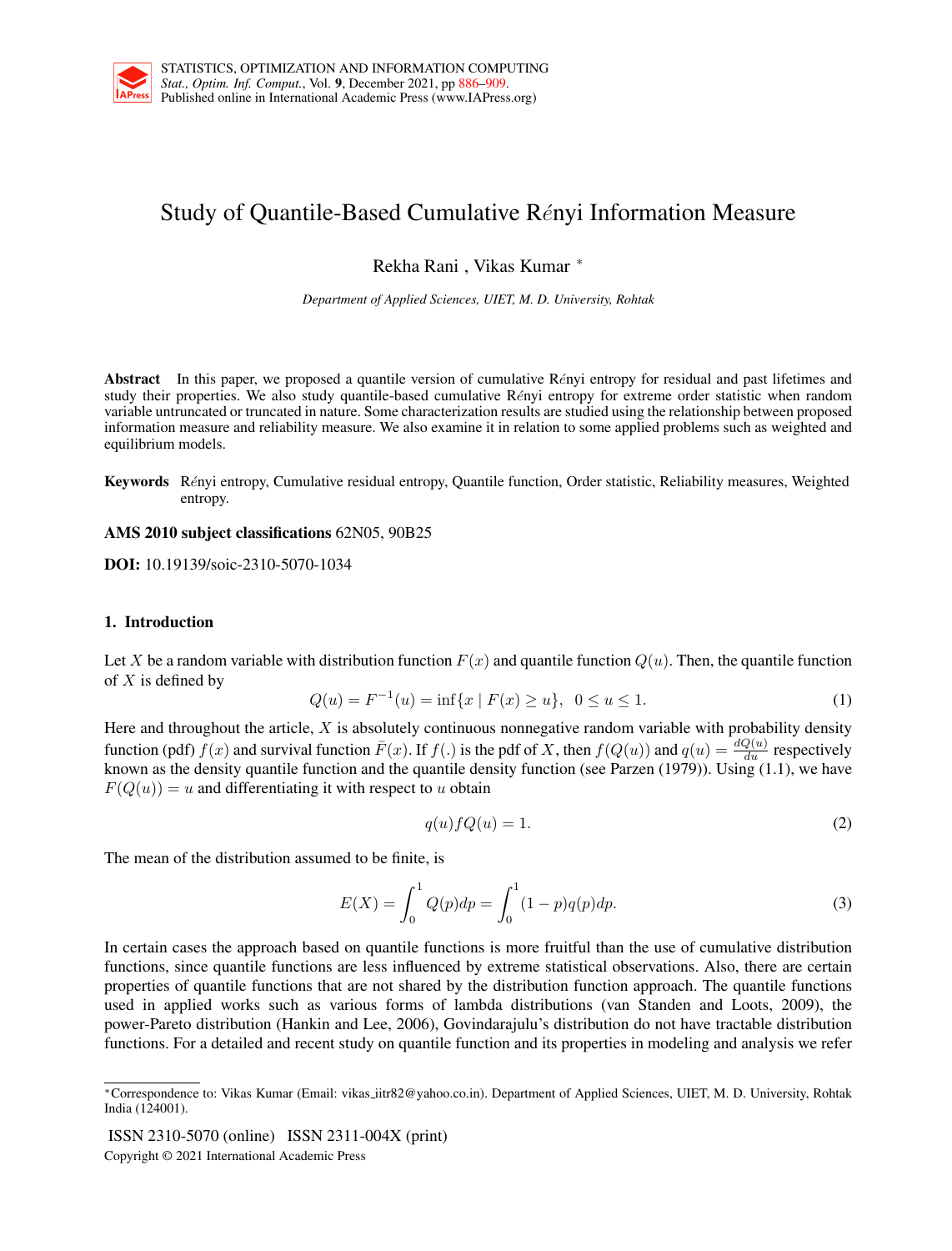## R. RANI AND V. KUMAR 887

to Gilchrist (2000), Nair et al. (2013), Sreelakshmi et al. (2018) and Sharma and Chakrabarty (2017). An important quantile measure useful in reliability analysis is the hazard quantile function, defined as

<span id="page-1-1"></span>
$$
K(u) = h(Q(u)) = \frac{fQ(u)}{(1-u)} = \frac{1}{(1-u)q(u)},
$$
\n(4)

where  $h(x) = \frac{f(x)}{1-F(x)}$  is the hazard rate of X. Another useful measure closely related to hazard quantile function is the mean residual quantile function, as given by

$$
M(u) = m(Q(u)) = (1 - u)^{-1} \int_{u}^{1} (1 - p)q(p)dp ,
$$
\n(5)

where  $m(t) = E(X - t|X > t)$  is the mean residual life function (*MRLF*) of X. It is well known that both hazard quantile function and mean residual quantile function uniquely determine the quantile density function  $q(u)$ . Further the relationship between the quantile density function and mean residual quantile function is given by

<span id="page-1-0"></span>
$$
q(u) = \frac{M(u) - (1 - u)M'(u)}{(1 - u)}.
$$
\n(6)

The idea of the information theoretic entropy was introduced by Shannon ( 1948) which plays an important role in diverse areas such as financial analysis, data compression, molecular biology, computer science and information theory. The average amount of uncertainty associated with the nonnegative continuous random variable X can be measured using the differential entropy function

$$
H(X) = -\int_0^\infty f(x) \log f(x) dx , \qquad (7)
$$

a continuous counterpart of the Shannon (1948) entropy in the discrete case.

Rao et al. (2004) pointed out some basic shortcomings of the Shannon differential entropy measure. Rao et al. (2004) introduced an alternative measure of uncertainty called the *cumulative residual entropy (CRE)* of a random variable X with survival function  $\bar{F}$ , given by

$$
\xi(X) = -\int_0^\infty \bar{F}(x) \log \bar{F}(x) dx.
$$

Asadi and Zohrevand (2007) have considered the dynamic cumulative residual entropy (DCRE) as the cumulative residual entropy of the residual lifetime  $X_t = [X - t]X > t$ . This is given by

$$
\xi(X,t) = -\int_{t}^{\infty} \frac{\bar{F}(x)}{\bar{F}(t)} \log \frac{\bar{F}(x)}{\bar{F}(t)} dx.
$$
\n(8)

Di Crescenzo and Longobardi (2009) introduced a dual measure based on the cumulative distribution function  $F(x)$ , called the cumulative past entropy (CPE) and its dynamic version as

<span id="page-1-2"></span>
$$
\bar{\xi}(X) = -\int_0^\infty F(x) \log F(x) dx,\tag{9}
$$

<span id="page-1-3"></span>
$$
\bar{\xi}(X;t) = -\int_0^t \frac{F(x)}{F(t)} \log \frac{F(x)}{F(t)} dx .
$$
\n(10)

All the theoretical investigations and applications using these information measures are based on the distribution function. Since a probability distribution can be specified either in terms of distribution function or by the quantile function. Although both convey the same information about the distribution, with different interpretations, the concepts and methodologies based on distribution functions are traditionally employed in most forms of statistical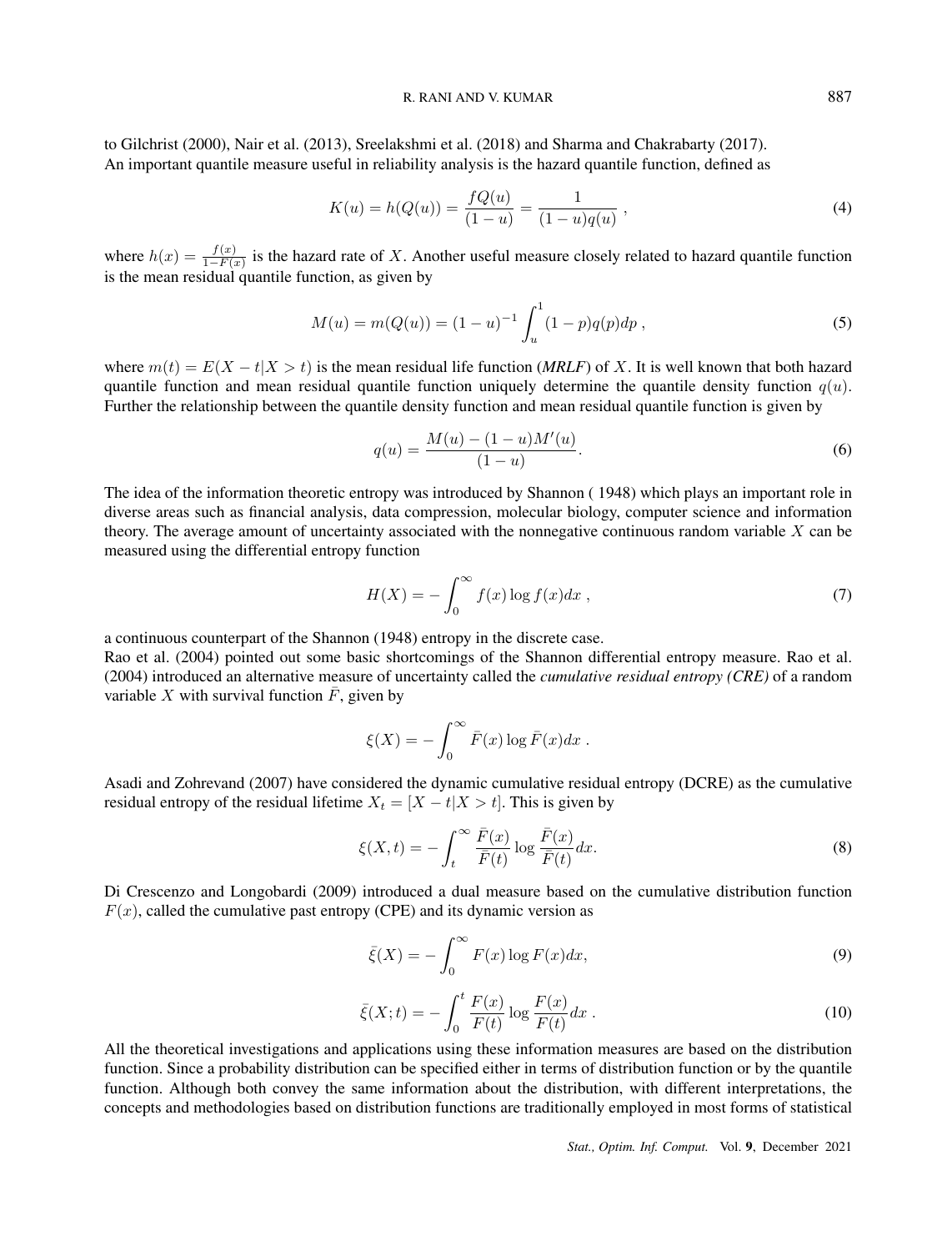theory and practice. The study of entropy functions using quantile functions is of recent interest. Sankaran and Sunoj (2017) have introduced the quantile version of the dynamic cumulative residual entropy (DCRE), which is defined by

<span id="page-2-0"></span>
$$
\xi(u) = \xi(X; Q(u)) = \frac{\log(1-u)}{(1-u)} \int_u^1 (1-p)q(p)dp - (1-u)^{-1} \int_u^1 \log(1-p)(1-p)q(p)dp.
$$
 (11)

When  $u \rightarrow 0$ , [\(11\)](#page-2-0) reduces to  $\xi = -\int_0^1 (\log(1-p))(1-p)q(p)dp$ , a quantile version of *CRE*. New models and characterizations that are unresolvable in the distribution function approach can be resolved with the help of quantile functions. Quantile functions can be properly employed to formulate properties of entropy function and other information measures for nonnegative absolutely continuous random variables refer to, Sunoj and Sankaran (2012), Sunoj et al. (2013) and Noughabi et al. (2020).

There have been attempts by several authors for the parametric generalization of *CRE*. Zografos and Nadarajah (2005) introduced the cumulative residual Rényi entropy (CRRE) of order  $\alpha$  as

<span id="page-2-1"></span>
$$
\xi^{\alpha}(X) = \frac{1}{(1-\alpha)} \log \left( \int_0^{\infty} \bar{F}^{\alpha}(x) dx \right), \ \alpha > 0, \ \alpha \neq 1 \ . \tag{12}
$$

Further, Sunoj and Linu (2012) proposed a dynamic version of it as

<span id="page-2-3"></span>
$$
\xi^{\alpha}(X;t) = \frac{1}{(1-\alpha)} \log \left( \frac{\int_t^{\infty} \bar{F}^{\alpha}(x) dx}{\bar{F}^{\alpha}(t)} \right). \tag{13}
$$

This define as the *dynamic cumulative residual R*e´*nyi entropy (DCRRE)* of the random variable  $X_t = [X - t]X > t$ . For more properties and applications of this measure, we refer to Kayal (2015) and Minimol (2017).

This measure is much more flexible due to the parameter  $\alpha$  enabling several measurements of uncertainty within a given distribution and increase the scope of application. Also this forms a parametric family of entropy measures that give weights to extremely rare and regular events completely different. Some properties and applications of these information theoretic measure in reliability engineering, computer vision, coding Theory and finance have been also studied by several researcher, refer to Rao (2005), Wang and Vemuri (2007) Navarro et al. (2010), Sheraz et al. (2015), Kumar and Singh (2018) and Baratpour and Khammar (2018).

Motivated by these, in the present study we consider survival and distribution function based *cumulative residual Rényi entropy (CRRE)* (residual and past) entropy measures of order  $\alpha$  in terms of quantile functions. The present manuscript we introduce the quantile version of GCRE of order  $\alpha$  for residual and reversed residual (past) lifetime and proved some characterization results of these for extreme order statistics.

The text is organized as follows. In Section 2, we introduce the quantile-based cumulative residual Rényi entropy and its dynamic version. Section 3 proves some characterization results based on the measure considered in Section 2. In Section 4, we extend the quantile-based cumulative residual  $\hat{Re}$  refer entropy in the context of order statistics and study its properties. In Section 5, we derive the weighted form of this measure and call it weighted cumulative residual Rényi quantile entropy and study some characterization results.

## 2. Cumulative residual  $\mathbb{R}$ ényi quantile entropy

The quantile version of cumulative residual Rényi entropy of the nonnegative random variable X corresponding to [\(12\)](#page-2-1) becomes

<span id="page-2-2"></span>
$$
\breve{\xi}^{\alpha} = \frac{1}{(1-\alpha)} \log \left( \int_0^1 (1-p)^{\alpha} q(p) dp \right) , \qquad (14)
$$

and called it *cumulative residual Rényi quantile entropy (CRRQE)*. When  $\alpha \to 1$ ,  $\check{\xi}^{\alpha}$  reduces to  $-\int_0^1 (\log(1 - \xi)^2) d\xi$ p))(1 − p)q(p)dp, a quantile version of *CRE*, sugggested by Sankaran and Sunoj (2017). Equation [\(14\)](#page-2-2) can be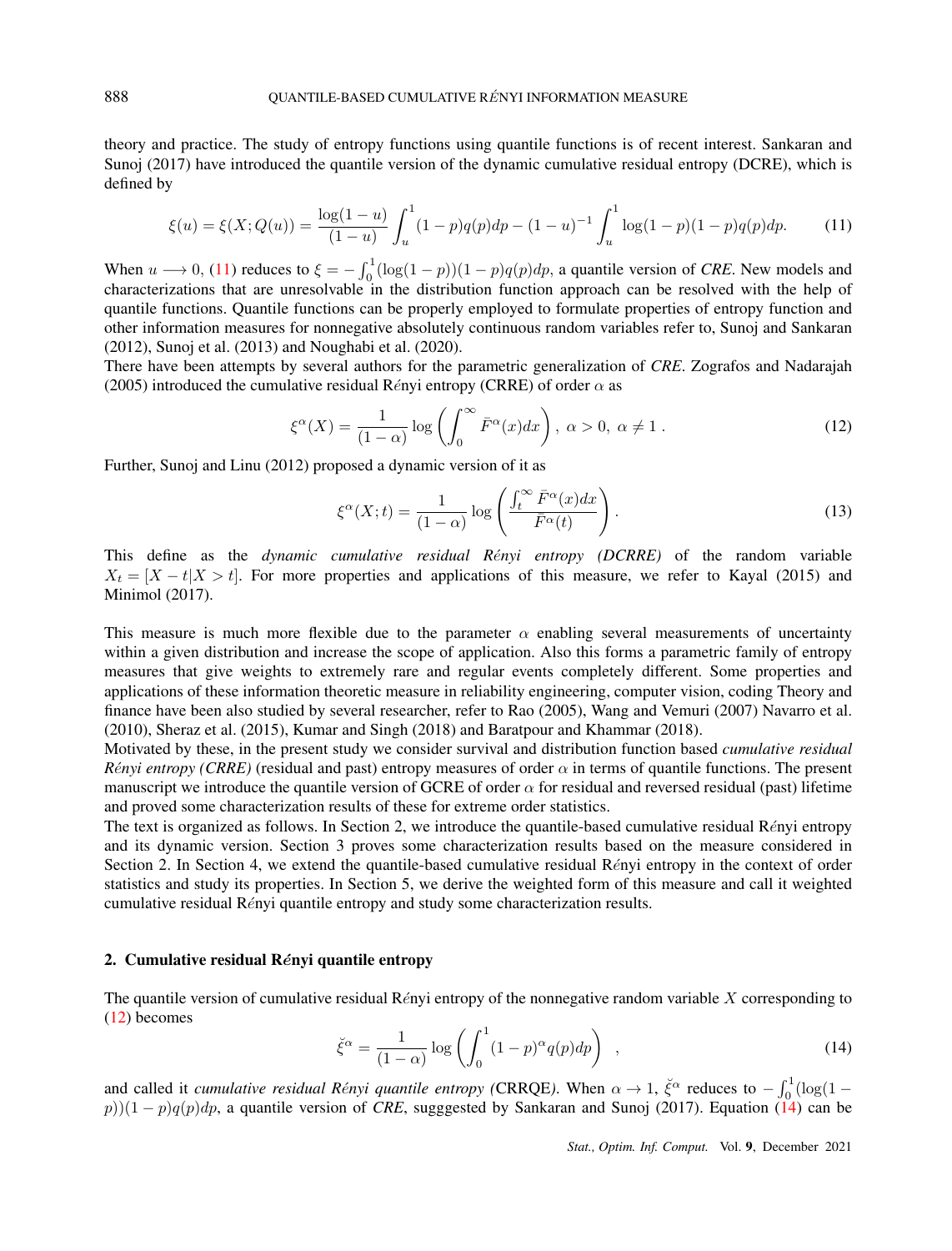written as

<span id="page-3-0"></span>
$$
\check{\xi}^{\alpha} = \frac{1}{(1-\alpha)} \log \left( \int_0^1 \frac{(1-p)^{\alpha-1}}{K(p)} dp \right) . \tag{15}
$$

Equation [\(15\)](#page-3-0) is the expressions of  $\zeta^{\alpha}$  in terms of the hazard quantile function  $K(u)$  respectively. There are some models that do not have any closed form expressions for cdf or pdf, but have simple quantile function or quantile density functions (see Nair et al. (2011)). Accordingly in the following example, we obtain  $\zeta_0$  for which  $q(.)$  exists.

## *Example 1*

Suppose X is distributed with quantile density function given by,  $q(u) = (1 - u)^{-A} \left(-\log(1 - u)\right)^{-M}$ ;  $0 < u < 1$ where M and A are real constants. Further, it contains several distributions which includes Weibull when  $A = 1$ , M  $= \frac{b-1}{b}$ , uniform when A = 0, M = 0, Pareto when  $A > 1$ , M = 0, and rescaled beta when  $A < 1$ , M = 0. Then the CRRQE is obtained as

<span id="page-3-1"></span>
$$
\check{\xi}^{\alpha} = \frac{1}{(1-\alpha)} \left\{ \log \gamma (1-M) - (1-M) \log (1+\alpha - A) \right\},\,
$$

where  $\gamma(.)$  represents the gamma function.

## *Example 2*

A lambda family of distribution that is of interest in reliability is the Davis distribution proposed by Hankin and Lee (2006) with quantile function

$$
Q(u) = Cu^{\lambda_1} (1 - u)^{-\lambda_2}; 0 < u < 1, C, \lambda_1, \lambda_2 \ge 0.
$$

This is a flexible family for right skewed nonnegative data that provides good approximations to the exponential, gamma, lognormal and weibull distributions. The CRRQE [\(14\)](#page-2-2), for Davis distribution is given as

$$
\check{\xi}^{\alpha} = \frac{1}{(1-\alpha)} \log \left\{ C\lambda_1 \beta(\lambda_1, \alpha - \lambda_2 + 1) + C\lambda_2 \beta(\lambda_1 + 1, \alpha - \lambda_2) \right\} \,. \tag{16}
$$

As  $\lambda_2 \to 0$ , [\(16\)](#page-3-1) reduces to  $\check{\xi}^{\alpha} = \frac{1}{(1-\alpha)} \log (C \lambda_1 \beta(\lambda_1, 1+\alpha))$ , corresponding to the Power distribution. Also as  $\lambda_1 \longrightarrow 0$ , [\(16\)](#page-3-1) reduces to  $\check{\xi}^{\alpha} = \frac{1}{(1-\alpha)} \log \left( \frac{C \lambda_2}{\alpha - \lambda_2} \right)$ , corresponding to the Pareto I distribution.

# *Example 3*

A nonnegative random variable  $X$  is Weibull distributed with quantile function and the quantile density function given by  $Q(u) = \left\{ \frac{-1}{a} \log(1-u) \right\}^{\frac{1}{b}}, q(u) = \frac{\left\{ -\frac{1}{a} \log(1-u) \right\}^{\frac{1}{b}-1}}{ab(1-u)}$  $\frac{\log(1-u)}{ab(1-u)}$ ; 0 < u < 1. Also, the mean of the distribution is  $E(X) = \int_0^1 Q(p) dp = \int_0^1 (1-p)q(p) dp$ , assumed to be finite then the CRRQE [\(14\)](#page-2-2) gives

$$
\check{\xi}^{\alpha} = \frac{1}{(1-\alpha)} \log \left( \int_0^1 (1-p)^{\alpha} \frac{\left(-\frac{1}{a} \log(1-p)\right)^{\left(\frac{1}{b}-1\right)}}{ab(1-p)} dp \right)
$$

$$
= \frac{1}{1-\alpha} \log \left( \frac{\left(\frac{1}{a}\right)^{\frac{1}{b}-1} \gamma\left(\frac{1}{b}\right)}{ab(\alpha)^{\frac{1}{b}}} \right),
$$

and the mean of the distribution is  $E(X) = \left(\frac{(\frac{1}{a})^{\frac{1}{b}-1}\gamma(\frac{1}{b})}{ab}\right)$ . Thus, we have  $\frac{e^{(1-\alpha)\xi^{\alpha}}}{E(X)} = \alpha^{\frac{-1}{b}}$ . This result shows that for Weibull family, this ratio is constant. If  $b = 1$ , then X has exponential distribution and this ratio is equal to  $\frac{1}{\alpha}$ .

## *Example 4*

When X is distributed with quantile density function given by  $q(u) = Ku^{\delta}(1-u)^{-(A+\delta)}$ ;  $0 < u < 1$  where K,  $\delta$ , and A are real constants. It contains several well known distributions which include the exponential ( $\delta$  =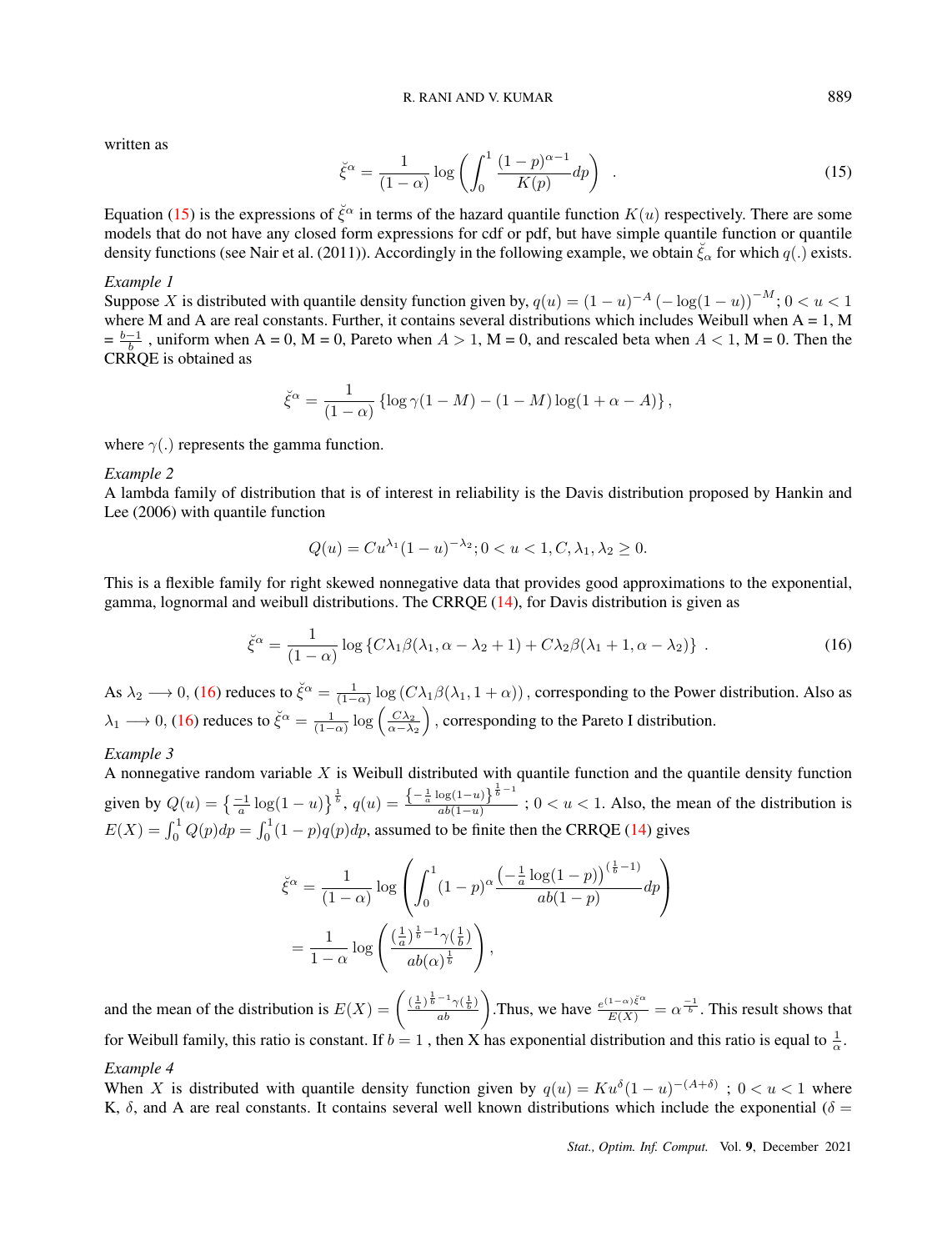$0; A = 1$ ), Pareto ( $\delta = 0; A < 1$ ), rescalded beta ( $\delta = 0; A > 1$ ), the log logestic distribution ( $\delta = \lambda - 1; A = 2$ ) and Govindarajulu's distribution ( $\delta = b - 1$ ;  $A = -b$ ,  $K = ab(b + 1)$ ). Then the *cumulative residual Rényi quantile entropy [\(14\)](#page-2-2)* is obtained as

<span id="page-4-0"></span>
$$
\check{\xi}^{\alpha} = \frac{1}{(1-\alpha)} \left\{ \log K + \log \beta (1+\delta, 1+\alpha-A-\delta) \right\}.
$$

In the context of reliability and survival analysis, when the current age of a component need to be taken into account. In such cases, measuring uncertainty using  $\zeta_\alpha$  is not appropriate and a modified version of  $\zeta_\alpha$  is essential for such residual random variable,  $X_t = (X - t | X > t)$ . In this case, dynamic measure is useful to describe the information carried by the random lifetime when age changes. An equivalent definition for the *dynamic cumulative residual Rényi entropy* [\(13\)](#page-2-3) in terms of quantile function is given by

$$
\check{\xi}^{\alpha}(u) = \check{\xi}^{\alpha}(X; Q(u)) = \frac{1}{(1-\alpha)} \log \left( \frac{1}{(1-u)^{\alpha}} \int_{u}^{1} (1-p)^{\alpha} q(p) dp \right). \tag{17}
$$

The measure [\(17\)](#page-4-0) may be considered as the *dynamic cumulative residual Rényi quantile entropy* (DCRRQE) measure. Rewriting equation  $(17)$  and using  $(6)$ , we come to

<span id="page-4-1"></span>
$$
e^{(1-\alpha)\xi^{\alpha}(u)} = \frac{1}{(1-u)^{\alpha}} \int_{u}^{1} (1-p)^{\alpha-1} M(p) dp - \frac{1}{(1-u)^{\alpha}} \int_{u}^{1} (1-p)^{\alpha} M'(p) dp.
$$

Applying integration by parts on the last term and simplifying, we obtain

$$
(1-u)^{\alpha} e^{(1-\alpha)\check{\xi}^{\alpha}(u)} - M(u)(1-u)^{\alpha} = (1-\alpha) \int_{u}^{1} (1-p)^{\alpha-1} M(p) dp.
$$
 (18)

Differentiating  $(18)$  with respect to u both sides, and using  $(4)$ ,  $(18)$  reduces to

<span id="page-4-2"></span>
$$
q(u) = \left(\frac{\alpha}{1-u} - (1-\alpha)\check{\xi'}^{\alpha}(u)\right) e^{(1-\alpha)\check{\xi}^{\alpha}(u)},\tag{19}
$$

where prime denote the derivative with respect to u. Equation  $(19)$  provides a direct relationship between quantile density function  $q(u)$  and  $\check{\xi}^{\alpha}(u)$ . Therefore  $\check{\xi}^{\alpha}(u)$  uniquely determines the underlying distribution. Table 2.1 provides quantile functions of some important models and corresponding entropies.

where  $\bar{\gamma}_x(a, b)$  and  $\bar{\beta}_x(a, b)$  known as the incomplete gamma function and incomplete beta function defined as  $\bar{\gamma}_x(a,b) = \int_x^{\infty} y^{a-1} e^{-by} dy, a, b > 0, x > 0$  and  $\bar{\beta}_x(a,b) = \int_x^1 y^{a-1} (1-y)^{b-1} dx, a, b > 0, x > 0$  respectively.

The next theorem gives necessary and sufficient conditions for  $\check{\xi}^\alpha(u)$  to be an increasing (decreasing) function of  $u_{\cdot}$ 

# *Theorem 1*

Let X be a nonnegative absolutely continuous random variable having survival function  $\overline{F}(x)$ , then  $\check{\xi}^{\alpha}(u)$  is increasing (decreasing), if and only if for all  $u \in (0, 1)$ 

<span id="page-4-4"></span>
$$
\check{\xi}^{\alpha}(u) \geq (\leq) \frac{-\log K(u) - \log \alpha}{1 - \alpha}.
$$

*Proof*

Differentiating  $(17)$  both sides with respect to u, we obtain

$$
(1 - \alpha)(1 - u)\ddot{\xi}'^{\alpha}(u) = \alpha - \frac{q(u)(1 - u)}{e^{(1 - \alpha)\ddot{\xi}^{\alpha}(u)}}.
$$
\n(20)

Using  $(4)$ , we have

<span id="page-4-3"></span>
$$
(1 - \alpha)(1 - u)\check{\xi'}^{\alpha}(u) = \alpha - \frac{1}{K(u)e^{(1 - \alpha)\check{\xi}^{\alpha}(u)}}.
$$

Since  $\check{\xi}^{\alpha}(u)$  is increasing (decreasing), that is,  $\check{\xi}^{\alpha}(u) \geq (\leq) 0$  and for all  $u \in (0,1)$ . Hence above expression becomes  $\frac{-\log K(u) - \log \alpha}{1-\alpha} \geq (\leq)$  0. This conclude the proof.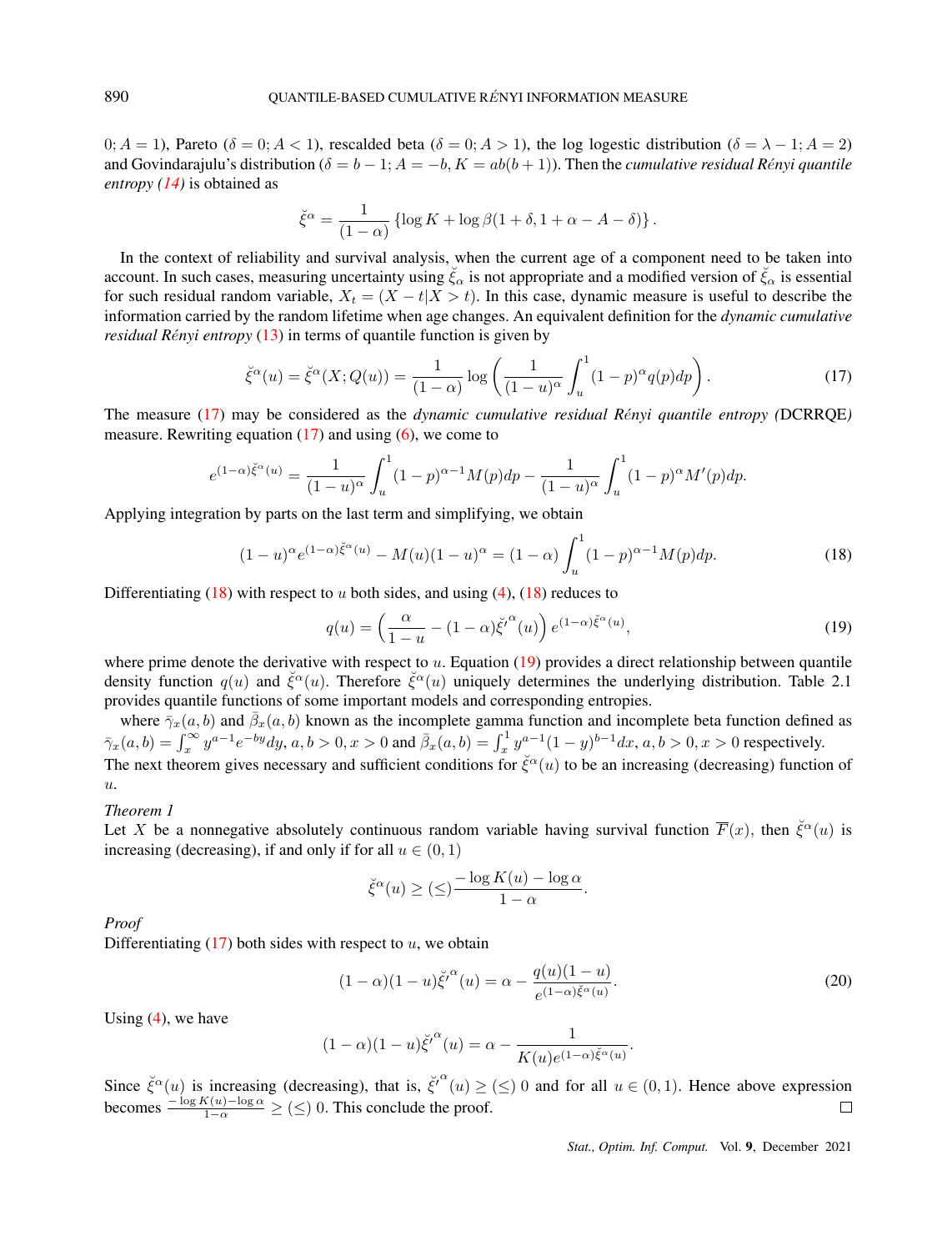| Distribution              | Quantile function $Q(u)$                                         | M(u)                                                                       | $\tilde{\xi}^{\alpha}(u)$                                                                                                |
|---------------------------|------------------------------------------------------------------|----------------------------------------------------------------------------|--------------------------------------------------------------------------------------------------------------------------|
| Uniform                   | $a+(b-a)u$                                                       | $\frac{(b-a)(1-u)}{2}$                                                     | $\frac{1}{1-\alpha} \log \left( \frac{(b-a)(1-u)}{\alpha+1} \right)$                                                     |
| Exponential               | $-\lambda^{-1} \log(1-u)$                                        |                                                                            | $\frac{1}{1-\alpha} \log \left( \frac{1}{\alpha \lambda} \right)$                                                        |
| Gompertz                  | $\frac{1}{\log c} \left( 1 - \frac{\log c \log(1-u)}{B} \right)$ | $\frac{1}{B}$                                                              | $\frac{1}{1-\alpha} \log \left( \frac{1}{B\alpha} \right)$                                                               |
| Pareto I                  | $b(1-u)^{-\frac{1}{a}}$                                          | $rac{b(1-u)^{-\frac{1}{a}}}{a-1}$                                          | $\frac{1}{1-\alpha} \log \left( \frac{b(1-u)^{-\frac{1}{\alpha}}}{a\alpha - 1} \right)$                                  |
| <b>Generalized Pareto</b> | $\frac{b}{a}((1-u)^{-\frac{a}{a+1}}-1)$                          | $b(1-u)^{-\frac{a}{a+1}}$                                                  | $\frac{1}{1-\alpha} \log \left( \frac{b(1-u)^{-\frac{a}{\alpha+1}}}{\alpha a + \alpha - a} \right)$                      |
| Finite Range              | $b(1-(1-u)^{\frac{1}{a}})$                                       | $\frac{b(1-u)^{\frac{1}{a}}}{a+1}$                                         | $\frac{1}{1-\alpha} \log \left( \frac{b(1-u)^{\frac{1}{\alpha}}}{a\alpha+1} \right)$                                     |
| Log logestic              | $\frac{1}{a} \left( \frac{u}{1-u} \right)^{\frac{1}{b}}$         | $\frac{\bar{\beta}_u(\frac{1}{b},1-\frac{1}{b})}{ab(1-u)}$                 | $\frac{1}{1-\alpha}\log\left(\frac{\bar{\beta}_u(\frac{1}{b},\alpha-\frac{1}{b})}{ab(1-u)^{\alpha}}\right)$              |
| Power                     | $au^{\frac{1}{b}}$                                               | $\frac{a\bar{\beta}_u(\frac{1}{b},2)}{b(1-u)}$                             | $\frac{1}{1-\alpha}\log\left(\frac{a\overline{\beta}(\frac{1}{b},\alpha+1)}{b(1-u)^{\alpha}}\right)$                     |
| Govindarajulu's           | $a\{(b+1)u^{b}-bu^{b+1}\}\$                                      | $\frac{ab(b+1)}{(1-u)}\bar{\beta}_u(b,3)$                                  | $\frac{1}{1-\alpha} \log \left( \frac{ab(b+1)\bar{\beta}_u(b,\alpha+2)}{(1-u)^\alpha} \right)$                           |
| Tukey lambda              | $\frac{u^{\lambda}-(1-u)^{\lambda}}{\lambda}$                    | $\frac{\bar{\beta}_u(\lambda,2)}{(1-u)}+\frac{(1-u)^{\lambda}}{\lambda+1}$ | $\frac{1}{1-\alpha}\log\left(\frac{\beta_u(\lambda,\alpha+1)}{(1-u)^\alpha}+\frac{(1-u)^\lambda}{\alpha+\lambda}\right)$ |

*Table 2.1* Mean residual quantile function  $M(u)$  and  $DCRRQE \breve{\xi}^{\alpha}(u)$  for various lifetime distributions

In many realistic situations, the random variable is not necessarily related to future only, but they can also refer to the past. Suppose at time  $t$ , one has undergone a medical test to check for a certain disease. Let us assume that the test is positive. If we denote by X the age when the patient was infected, then it is known that  $X \le t$ . Now the question is, how much time has elapsed since the patient had been infected by this disease. In this situation, the random variable  $\tau X = [t - X|X \le t]$ , which is known as inactivity time is suitable to describe the time elapsed between the failure of a system and the time when it is found to be 'down'.

The past lifetime random variable  $_tX$  is related with two relevant ageing functions, *the reversed hazard rate* defined by  $\mu_F(x) = \frac{f(x)}{F(x)}$ , and *mean inactivity time* defined by  $m(t) = E(t - X|X < t) = \frac{1}{F(t)} \int_0^t F(x) dx$ . The quantile versions of reversed hazard rate function and *mean inactivity time* are given as

$$
\bar{K}(u) = \bar{K}(Q(u)) = u^{-1} f(Q(u)) = [uq(u)]^{-1},
$$
\n(21)

and

$$
\bar{M}(u) = m(Q(u)) = u^{-1} \int_0^u [Q(u) - Q(p)] dp = \frac{1}{u} \int_0^u pq(p) dp,
$$
\n(22)

respectively. The relationship [\(6\)](#page-1-0) for inactivity time becomes

<span id="page-5-2"></span>
$$
q(u) = \frac{\bar{M}(u) + u\bar{M}(u)}{u},
$$
\n(23)

refer to Nair and Sankaran (2009). Analogous to cumulative residual Rényi entropy (CRRE) of order  $\alpha$  [\(12\)](#page-2-1), Abbasnejad (2011) proposed a *cumulative entropy* measure to the failure entropy and its dynamic version, which are given as

<span id="page-5-1"></span>
$$
\bar{\xi}^{\alpha}(X) = \frac{1}{(1-\alpha)} \log \left( \int_0^{\infty} F^{\alpha}(x) dx \right), \tag{24}
$$

and

<span id="page-5-0"></span>
$$
\bar{\xi}^{\alpha}(X;t) = \frac{1}{(1-\alpha)} \log \left( \int_0^t \frac{F^{\alpha}(x)dx}{F^{\alpha}(t)} \right), \ t \ge 0 \tag{25}
$$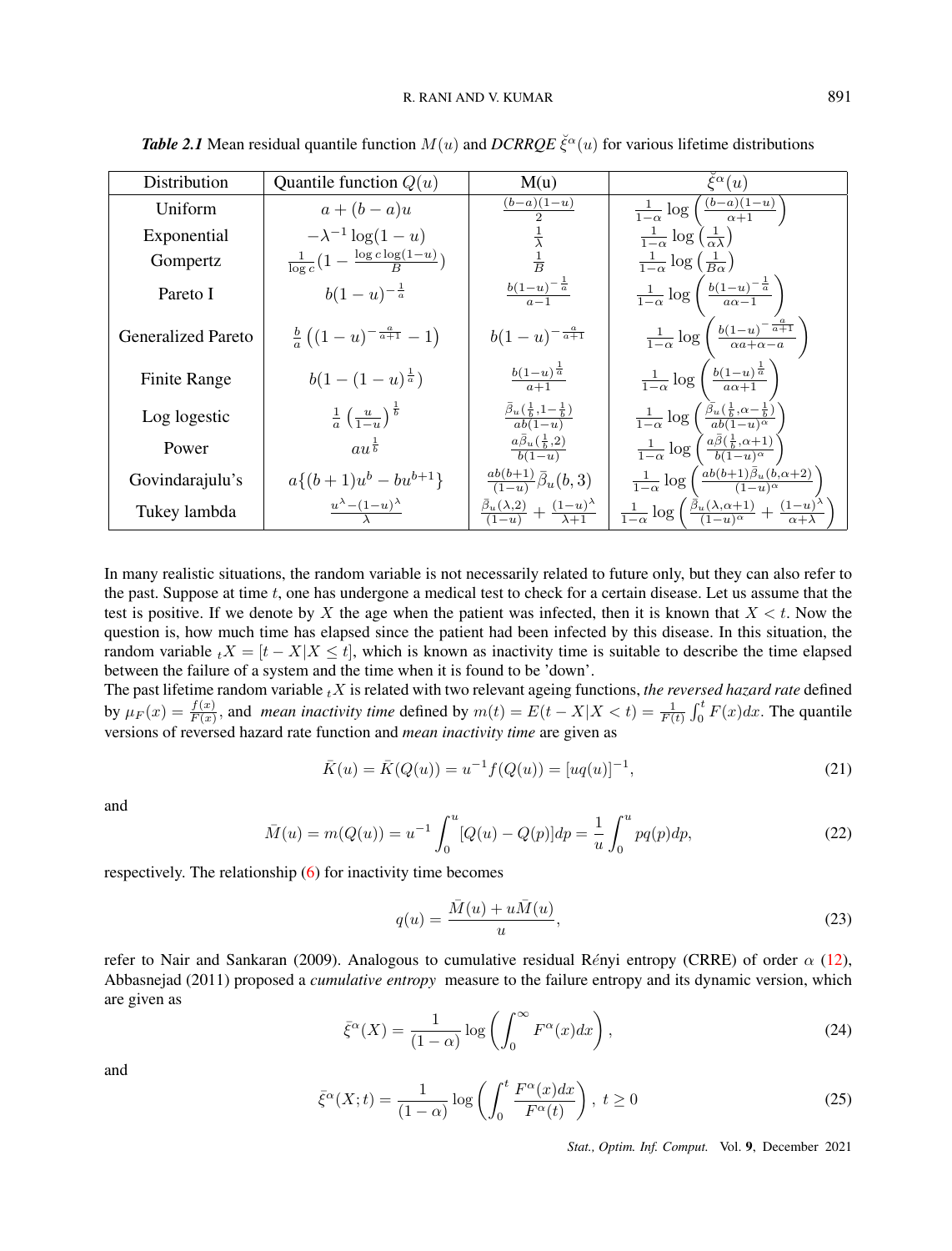respectively. When  $\alpha \rightarrow 1$ , [\(25\)](#page-5-0) and [\(24\)](#page-5-1) reduces to cumulative entropy [\(9\)](#page-1-2) and past cumulative entropy [\(10\)](#page-1-3) respectively.

Sankaran and Sunoj (2017) have considered the quantile version of cumulative past entropy as

$$
\bar{\xi}(X; Q(u)) = \frac{\log u}{u} \int_0^u pq(p)dp - u^{-1} \int_0^u p(\log p)q(p)dp.
$$
 (26)

In analogy to [\(12\)](#page-2-1), we propose a *cumulative past Rényi quantile entropy (CPRQE)* that computes the uncertainty related to past. It is defined as

<span id="page-6-0"></span>
$$
\breve{\xi}^{\alpha}(u) = \breve{\xi}^{\alpha}(X; Q(u)) = \frac{1}{(1-\alpha)} \log \left( \frac{1}{u^{\alpha}} \int_{0}^{u} p^{\alpha} q(p) dp \right). \tag{27}
$$

When  $u \rightarrow 1$ , [\(27\)](#page-6-0) reduces to  $\bar{\xi}^{\alpha} = \frac{1}{(1-\alpha)} \log \left( \int_0^1 p^{\alpha} q(p) dp \right)$ , a quantile version of cumulative Rényi entropy. Equation  $(27)$  can be written as, using  $(23)$ 

<span id="page-6-1"></span>
$$
\breve{\xi}^{\alpha}(u) = \frac{1}{(1-\alpha)} \log \left( \frac{1}{u^{\alpha}} \int_0^u p^{\alpha-1} \bar{M}(p) dp + \frac{1}{u^{\alpha}} \int_0^u p^{\alpha} \bar{M}'(p) dp \right).
$$

Applying integration by parts on the last term and simplify, we obtain

$$
u^{\alpha}e^{(1-\alpha)\check{\xi}^{\alpha}(u)} - \bar{M}(u)u^{\alpha} = (1-\alpha)\int_{0}^{u} p^{\alpha-1}\bar{M}(p)dp.
$$
 (28)

Differentiating  $(28)$  with respect to u both sides, and using  $(21)$ ,  $(28)$  reduces to

<span id="page-6-2"></span>
$$
q(u) = \left\{ \frac{\alpha}{u} + (1 - \alpha) \, \breve{\xi}^{\alpha}(u) \right\} e^{(1 - \alpha)\breve{\xi}^{\alpha}(u)},\tag{29}
$$

where prime denote the derivative with respect to  $u$ . Equation [\(29\)](#page-6-2) provides a direct relationship between quantile density function  $q(u)$  and  $\bar{\xi}^{\alpha}(u)$ . Therefore  $\bar{\xi}^{\alpha}(u)$  uniquely determines the underlying distribution.

# *Example 5*

If X be a random variable having the Tukey lambda distribution with the quantile function  $Q(u) = \frac{u^{\lambda}-(1-u)^{\lambda}}{\lambda}$  $\frac{1-u}{\lambda}$ ,  $0 \le$  $u \leq 1$ ; define for all nonzero lambda values. Then cumulative past  $\text{Re}'nyi$  quantile entropy, for Tukey lambda distribution is given as

$$
\breve{\xi}^{\alpha}(u) = \frac{1}{(1-\alpha)} \log \left[ \frac{1}{u^{\alpha}} \int_0^u p^{\alpha} \{p^{\lambda-1} + (1-p)^{\lambda-1}\} dp \right],
$$

which gives

$$
\breve{\xi}^{\alpha}(u) = \frac{1}{(1-\alpha)} \log \left( \frac{u^{\lambda}}{\alpha + \lambda} + \frac{\beta_u(\alpha+1,\lambda)}{u^{\alpha}} \right),\tag{30}
$$

where  $\beta_u(a, b)$  are known as the incomplete beta function defined as  $\beta_u(a, b) = \int_0^u x^{a-1}(1-x)^{b-1}dx$ ,  $a, b >$  $0, u > 0$  respectively.

## *Example 6*

When X is distributed with quantile density function given by;  $q(u) = Ku^{\delta}(1-u)^{-(A+\delta)}$ , where K,  $\delta$ , and A are real constants. It contains several distribution which include the exponential when  $\delta = 0, A = 1$ , Pareto when  $\delta = 0, A < 1$ , rescaled beta when  $\delta = 0, A > 1$ , log logestic distribution when  $\delta = b - 1, A = 2$  and the life distribution proposed by Govindarajulu (1977) when  $\delta = b - 1, A = -b$ , then

$$
\breve{\xi}^{\alpha}(u) = \frac{1}{1-\alpha} \log \left( \frac{K\beta_u (1+\alpha+\delta, 1-A-\delta)}{u^{\alpha}} \right),\,
$$

where  $\beta_u(a, b)$  are known as the incomplete beta function.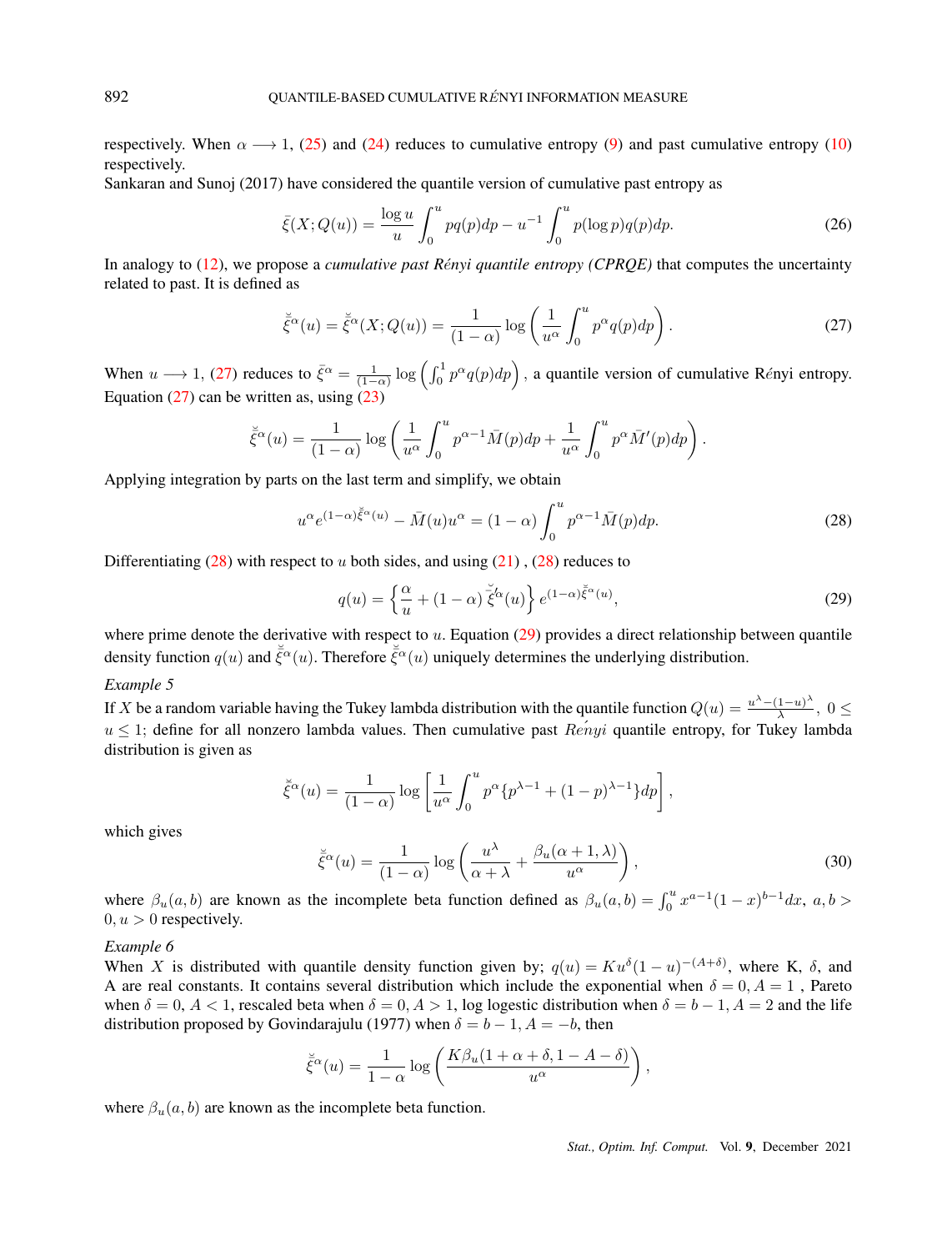# R. RANI AND V. KUMAR 893

# 3. Characterization Results

By considering a relationship between the *dynamic cumulative residual Rényi quantile entropy*  $\check{\xi}^{\alpha}(u)$  and the *hazard quantile function* K(u). We characterize some lifetime distributions based on the quanlile entropy measure [\(17\)](#page-4-0). We give the following theorem.

# *Theorem 2*

Let X be a random varible with hazard quantile function  $K(u)$  for all  $u \in (0,1)$ . The relationship

<span id="page-7-0"></span>
$$
\check{\xi}^{\alpha}(u) = \frac{1}{(1-\alpha)} \log c - \frac{1}{(1-\alpha)} \log K(u),\tag{31}
$$

where c is constant, holds if and only if X follow generalized Pareto distribution with quantile function  $Q(u)$  =  $\frac{b}{a}$   $[(1-u)^{-\frac{a}{a+1}}-1]$ ;  $b > 0$ ,  $a > -1$ .

*Proof*

The hazard quantile function of generalized Pareto distribution is  $K(u) = \frac{(a+1)(1-u)^{\frac{a}{a+1}}}{h}$  $\frac{a}{b}$  a  $\frac{a+1}{a+1}$ . Taking  $c = \left(\frac{a+1}{\alpha(a+1)-a}\right)$ gives the if part of the theorem. To prove the only if part, consider  $(31)$  to be valid. Then

<span id="page-7-1"></span>
$$
\int_u^1 (1-p)^{\alpha} q(p) dp = \frac{c(1-u)^{\alpha}}{K(u)}.
$$

Using  $(4)$ , we have

$$
\int_{u}^{1} (1-p)^{\alpha} q(p) dp = c(1-u)^{1+\alpha} q(u).
$$

Differentiating both side with respect to  $u$  and after some algebraic simplification, we have

$$
\frac{q'(u)}{q(u)} = \left(\frac{c(\alpha+1)-1}{c}\right) \frac{1}{(1-u)}.
$$

This gives

$$
q(u) = A(1 - u)^{\frac{1}{c} - (\alpha + 1)},
$$

where  $A$  is the constant. Substituting the value of  $c$ , this gives

$$
q(u) = A(1 - u)^{-\frac{2a}{a+1}},
$$

which characterizes the generalized Pareto distribution. Hence proved.

Next we extend the result to more general case where c is a function of  $u$ .

*Theorem 3*

Let X be a nonnegative absolutely continuous random variable with hazard quantile function  $K(u)$  and the  $DCRRQE \breve{\xi}^{\alpha}(u)$  is

$$
\check{\xi}^{\alpha}(u) = \frac{1}{(1-\alpha)} \log c(u) - \frac{1}{(1-\alpha)} \log K(u), u > 0,
$$
\n(32)

then

$$
q(u) = \exp\left(\frac{\int_0^u \frac{-du}{(1-u)c(u)}}{(1-u)^{\alpha+1}c(u)}\right).
$$
 (33)

*Proof*

Let [\(32\)](#page-7-1) be valid. Then

<span id="page-7-2"></span>
$$
\frac{1}{1-\alpha}\log\left\{\frac{1}{(1-u)^{\alpha}}\int_{u}^{1}(1-p)^{\alpha}q(p)dp\right\} = \frac{1}{1-\alpha}\log\left(\frac{c(u)}{K(u)}\right).
$$

*Stat., Optim. Inf. Comput.* Vol. 9, December 2021

 $\Box$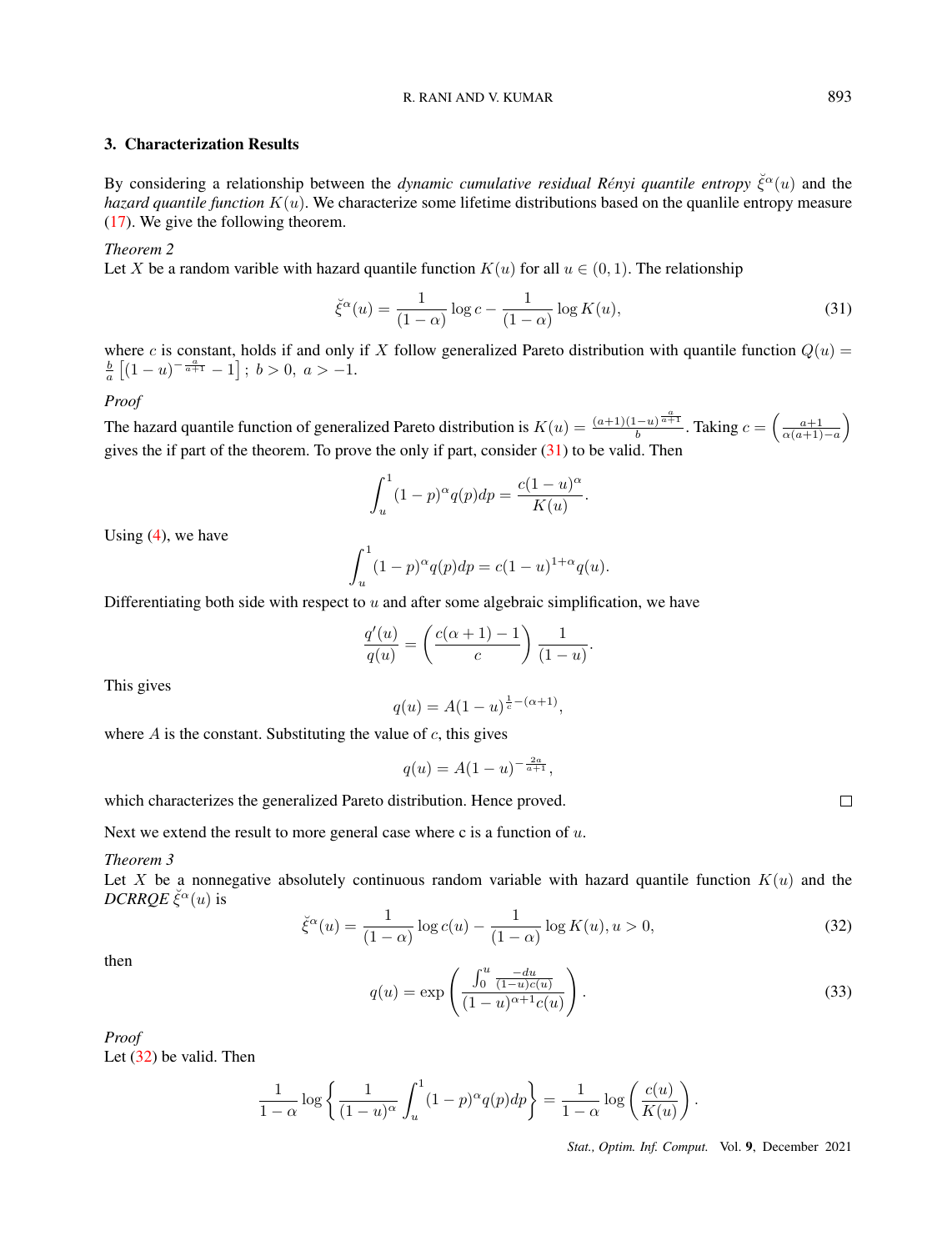Substituting the value of  $K(u)$  from  $(4)$ , we have

$$
\int_{u}^{1} (1-p)^{\alpha} q(p) dp = c(u)q(u)(1-u)^{\alpha+1}
$$

Differentiating both side with respect to  $u$  and after some algebraic simplifying, we have

$$
\frac{q'(u)}{q(u)} = \frac{(\alpha+1)}{(1-u)} - \frac{1}{(1-u)c(u)} - \frac{c'(u)}{c(u)},
$$

where prime denotes derivative with respect to  $u$ . Integrating with respect to  $u$  both side between 0 to  $u$  in the above expression and simplifying, we obtain

$$
\log (c(u)(1-u)^{\alpha+1}q(u)) = -\int_0^u \frac{1}{(1-u)c(u)}.
$$

.

In particular, if  $c(u) = au + b$  and a,  $b > 0$  then above gives

$$
q(u) = \frac{1}{(1-u)^{\alpha+1}(au+b)} \left(\frac{au+b}{b(1-u)}\right)^{\frac{-1}{a+b}}.
$$
\n(34)

Further we note that expression  $(34)$  for a = 0, gives the characterization result given by Theorem  $(31)$ .

The following theorem gives another characterization of generalized Pareto distribution using the relationship between  $\check{\xi}^{\alpha}(u)$  and mean residual quantile function  $M(u)$ , the proof of which follow on the same line as given by Theorem (3), hence omitted.

## *Theorem 4*

Let X be a random varible with mean residual quantile function  $M(u)$  for all  $u \in (0,1)$ . The relationship

$$
\check{\xi}^{\alpha}(u) = \frac{1}{(1-\alpha)} \log c + \frac{1}{(1-\alpha)} \log M(u),\tag{35}
$$

where c is constant, holds if and only if X follow generalized Pareto distribution with quantile function  $Q(u)$  =  $\frac{b}{a} \left[ (1-u)^{-\frac{a}{a+1}} - 1 \right].$ 

## *Theorem 5*

For a nonnegative random variable  $X$ , the relationship

<span id="page-8-0"></span>
$$
(1 - \alpha)\check{\xi'}^{\alpha}(u) = \frac{-C}{1 - u},\tag{36}
$$

where C is constant, holds for all  $u \in (0, 1)$  if and only if X follows (i) uniform distribution for  $C = 1$ 

(ii) exponential distribution for  $C = 0$ (iii) Pareto I distribution for  $C$  =  $-1$ 

(iii) Pareto I distribution for 
$$
C = \frac{1}{a}
$$

#### *Proof*

The necessity part follows from Table [\(14\)](#page-2-2). For sufficiency part, let us assume that the relationship [\(36\)](#page-8-0) holds. From equation  $(17)$  and  $(20)$ , we have

<span id="page-8-1"></span>
$$
-\frac{(1-u)^{\alpha}q(u)}{\int_u^1 (1-p)^{\alpha}q(p)dp} + \frac{\alpha}{1-u} = -\frac{C}{1-u}.
$$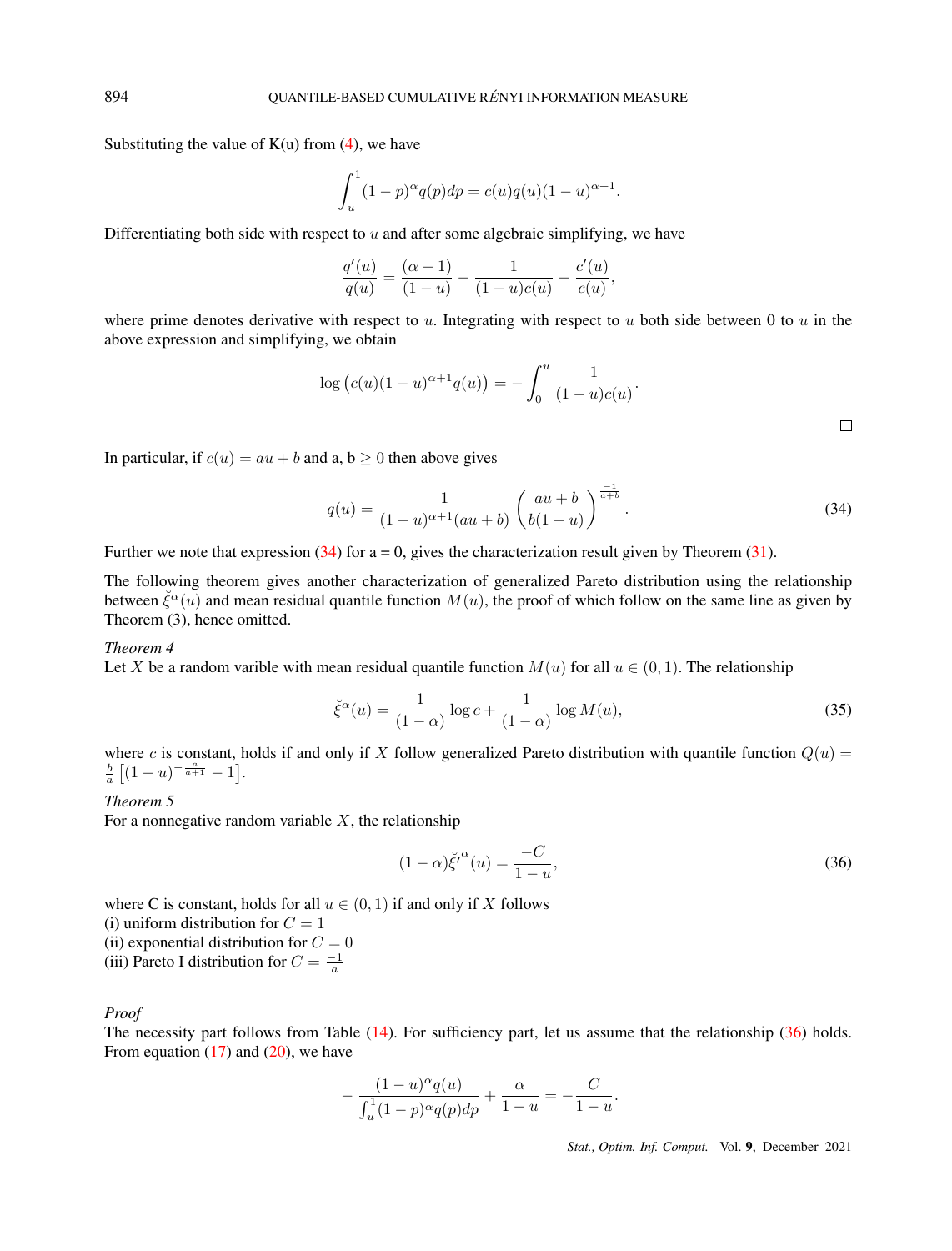After some algebraic simplification, we obtain

$$
q(u)(1-u)^{\alpha+1} = (\alpha + C) \int_{u}^{1} (1-p)^{\alpha} q(p) dp.
$$

Differentiating both side with respect to  $u$  and after simplification, we get

$$
- q(u)(1 - u)^{\alpha}(\alpha + 1) + (1 - u)^{\alpha + 1}q'(u) = -(\alpha + C)(1 - u)^{\alpha}q(u),
$$

or equivalently

$$
\frac{q'(u)}{q(u)} = \frac{1-C}{1-u}.
$$

This gives

$$
q(u) = (1 - u)^{C - 1} e^{K},
$$

where K is the constant of integration. Now, if C = 1 and K = log(b – a); b > a, which implies that  $Q(u)$  =  $a + (b - a)u$ . Thus, we have the uniform distribution. If  $C = 0$  and  $K = -\log \lambda$ ;  $\lambda \ge 0$ , which implies that  $Q(u) =$  $-\lambda^{-1} \log(1-u)$ . Thus, we have the exponential distribution with parameter  $\lambda$ . If,  $C = \frac{-1}{a}$  and  $K = \log(\frac{b}{a})$ , that a and b are positive constants, we have  $Q(u) = b(1-u)^{-\frac{1}{a}}$ . This means, we have the Pareto I distribution.  $\Box$ 

In the following theorem we characterize the power distribution, when CPRQE  $\bar{\xi}^{\alpha}(u)$  is expressed in terms of reverse hazard quantile function  $\bar{K}(u)$  [\(21\)](#page-4-3).

#### *Theorem 6*

Let X be a nonnegative continuous random variable with reverse hazard quantile function  $\bar{K}(u)$  for all  $u \in (0,1)$ and cumulative past Rényi quantile entropy  $\bar{\xi}^{\alpha}(u)$  given by

$$
\breve{\xi}^{\alpha}(u) = \frac{1}{(1-\alpha)} \log c - \frac{1}{(1-\alpha)} \log \bar{K}(u). \tag{37}
$$

If and only if  $X$  has power distribution function.

#### *Proof*

The reverse hazard quantile function of power distribution is  $\bar{K}(u) = \frac{bu - \frac{1}{b}}{a}$ . Taking  $c = \frac{b}{b\alpha + 1}$  gives the if part of the theorem. To prove the only if part, consider  $(37)$  to be valid. Using  $(27)$ , it gives

$$
\frac{\int_0^u p^{\alpha} q(p) dp}{u^{\alpha}} = \frac{c}{\bar{K}(u)}.
$$

Substituting  $\bar{K}(u) = \frac{1}{uq(u)},$  gives

$$
\int_0^u p^{\alpha} q(p) dp = cu^{\alpha+1} q(u).
$$

Differentiating both side with respect to  $u$  and simplifying, this reduces to

$$
\frac{q'(u)}{q(u)} = \left(\frac{1 - c(\alpha + 1)}{c}\right) \frac{1}{u}.
$$

Which lead to

$$
q(u) = Au^{\frac{1}{c} - (\alpha + 1)},
$$

where A is a constant. Which characterizes the power distribution for  $c = \frac{b}{b\alpha+1}$ .

Next we characterize the lifetime models when CPRQE [\(27\)](#page-6-0) is expressed in terms of quantile version of mean inactivity time  $M(u)$ . The proof follows on the same line as Theorem (3.5), hence omitted.

 $\Box$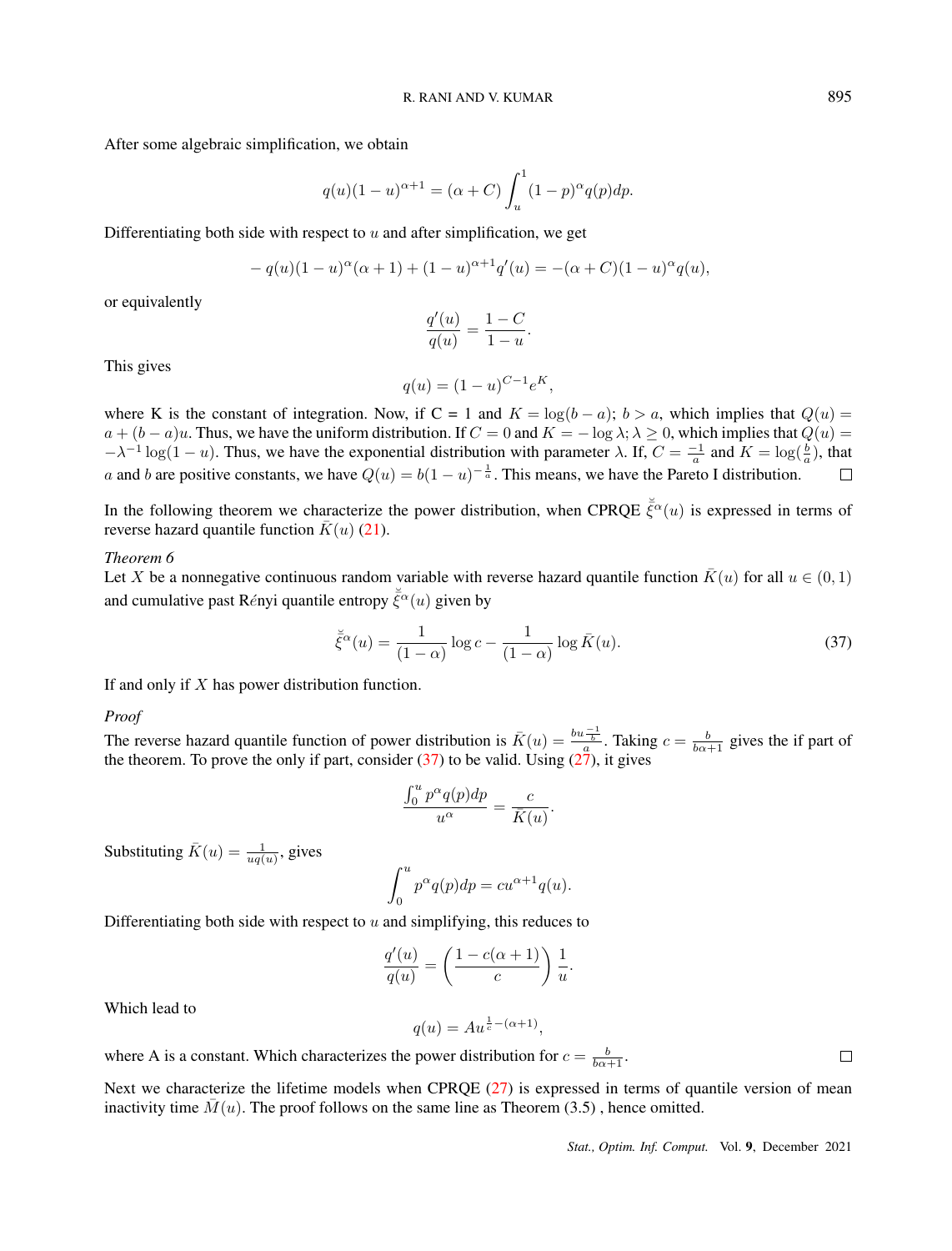*Theorem 7*

Let X be a nonnegative continuous random variable with mean residual quantile function  $\bar{M}(u)$  for all  $u \in (0,1)$ and cumulative past Rényi quantile entropy  $\bar{\xi}^{\alpha}(u)$  given by

$$
\breve{\bar{\xi}}^{\alpha}(u)=\frac{1}{(1-\alpha)}\log c+\frac{1}{(1-\alpha)}\log \bar{M}(u),
$$

where c is constant. If and only if  $X$  has power distribution function.

# 4. DCRRQE of Order Statistics  $X_{i:n}$

Suppose  $X_1, X_2, ..., X_n$  be a random sample from a population with probability density function f and cumulative distribution function  $F(.)$  and let as  $X_{1:n} \leq X_{2:n} \leq ... X_{n:n}$  be the order statistics obtained by arranging the preceding random sample in increasing order of magnitude. Then the pdf of  $i^{th}$  order statistics  $X_{i:n}$  is given by

<span id="page-10-0"></span>
$$
f_{i:n}(x) = \frac{1}{B(i, n-i+1)} (F(x))^{i-1} (\bar{F}(x))^{n-i} f(x),
$$

where  $B(a, b) = \int_0^1 x^{a-1}(1-x)^{b-1}dx$ ;  $a, b > 0$ , be the beta function. The corresponding quantile-based density function of is  $f_{i:n}(x)$  becomes

$$
f_{i:n}(u) = f_{i:n}(Q(u)) = \frac{u^{i-1}(1-u)^{n-i}}{B(i, n-i+1)q(u)}.
$$

Sunoj et al. (2017) introduced a quantile-based entropy of order statistics and studied its properties. Order statistics play an important role in system reliability. These statistics have been used in a wide range of problems, including robust statistical estimation, detection of outliers, characterization of the probability distribution and goodness-offit tests, analysis of censored samples, reliability analysis, quality control and strength of materials, see, for details, Arnold et al. (1992), David and Nagaraja (2003), and references therein. Fashandi and Ahmadi (2012) have derived certain characterizations for symmetric distributions based on Rényi entropy of order statistics,  $k$  record statistics and the FGM family of bivariate distributions. Gupta et al. (2014) proved some characterization result based on dynamic entropy of order statistics.

Abbasnejad and Arghami (2010) defined Rényi entropy of order  $\alpha$  of  $i^{th}$  order statistics  $X_{i:n}$  as

$$
H^{\alpha}(X_{i:n}) = \frac{1}{(1-\alpha)} \log \left\{ \int_0^{\infty} (f_{i:n}(x)^{\alpha} dx) \right\}, \alpha > 0, \alpha \neq 1.
$$
 (38)

Kumar and Nirdesh (2019) proposed quantile-based Rényi entropy of  $X_{i:n}$ , which is given as

<span id="page-10-1"></span>
$$
S_{X_{i:n}}^{\alpha} = \frac{1}{(1-\alpha)} \log \int_0^1 \left( \frac{1}{B(i, n-i+1)} \right)^{\alpha} p^{\alpha(i-1)} (1-p)^{\alpha(n-i)} (q(u))^{1-\alpha} dp.
$$

and studied some properties of it. Unlike [\(38\)](#page-10-0),  $S_{X_{i:n}}^{\alpha}$  will be more useful in cases we do not have a tractable distribution function but have a closed quantile function. In analogy with  $(12)$ , the cumulative residual Rényi entropy of  $i^{th}$  order statistic  $X_{i:n}$  is defined as

$$
\xi_{X_{i:n}}^{\alpha} = \frac{1}{(1-\alpha)} \log \int_0^{\infty} \bar{F}_{i:n}^{\alpha}(x) dx
$$
  
= 
$$
\frac{1}{(1-\alpha)} \log \int_0^{\infty} \left( \frac{\bar{\beta}_{F(x)}(i, n-i+1)}{\beta(i, n-i+1)} \right)^{\alpha} dx,
$$
 (39)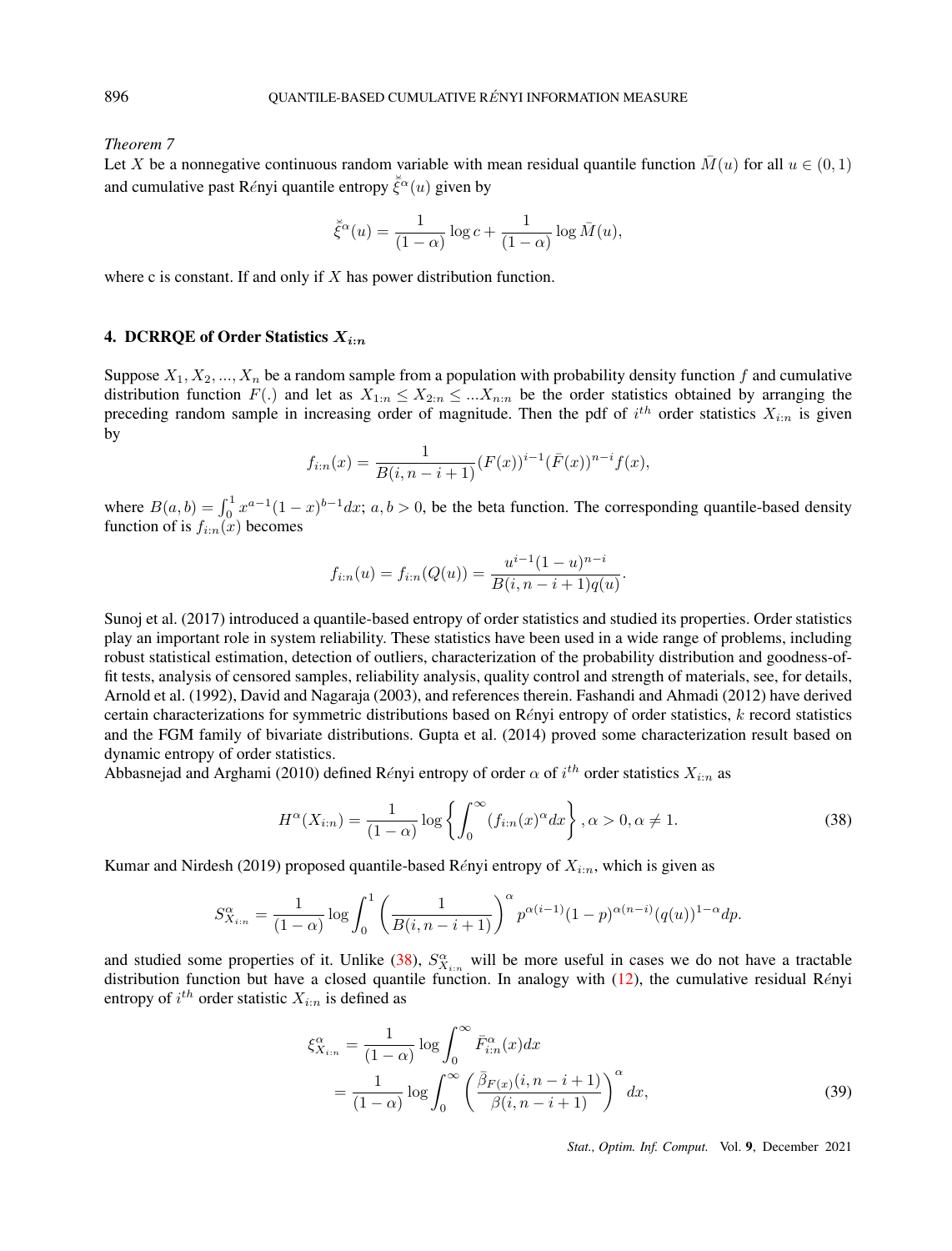# R. RANI AND V. KUMAR 897

where  $\bar{F}_{i:n}(x) = \frac{\bar{\beta}_{F(x)}(i,n-i+1)}{\beta(i,n-i+1)}$  is the survival function of the  $i^{th}$  order statistics. The cumulative residual Rényi quantile entropy of order statistics [\(39\)](#page-10-1) becomes

$$
\check{\xi}_{X_{i:n}}^{\alpha} = \frac{1}{(1-\alpha)} \log \int_0^1 \left( \frac{\bar{\beta}_p(i, n-i+1)}{\beta(i, n-i+1)} \right)^{\alpha} q(p) dp, \tag{40}
$$

where  $\frac{\beta_u(i,n-i+1)}{\beta(i,n-i+1)}$  is the quantile form of survival function  $\bar{F}_{i,n}(x)$ . In system reliability, first order statistic represents the lifetime of a series system while the  $n<sup>th</sup>$  order statistic measure the lifetime of a parallel system. For a series system  $(i = 1)$ , we have

$$
\check{\xi}_{X_{1:n}}^{\alpha} = \frac{1}{(1-\alpha)} \log \left( \int_0^1 (1-p)^{n\alpha} q(p) dp \right). \tag{41}
$$

For the parallel system  $(i = n)$ , we have

$$
\check{\xi}_{X_{n:n}}^{\alpha} = \frac{1}{(1-\alpha)} \log \left( \int_0^1 (1-p^n)^{\alpha} q(p) dp \right). \tag{42}
$$

The residual lifetime of a system when it is still operating at time t, is  $(X_t = X - t | X > t)$  which has the probability density function  $f(x,t) = \frac{f(x)}{\bar{F}(t)}$ ,  $x \ge t > 0$ . Thapliyal and Taneja (2015) studied dynamic cumulative residual Rényi entropy (DCRRE) measure for the  $X_{i:n}$ , which is given by

<span id="page-11-0"></span>
$$
H^{\alpha}(X_{i:n};t) = \frac{1}{(1-\alpha)} \log \left( \int_{t}^{\infty} \frac{\bar{F}_{i:n}^{\alpha}(x)}{\bar{F}_{i:n}^{\alpha}(t)} dx \right).
$$

For  $i^{th}$  order statistics  $X_{i:n}$ , the quantile version of DCRRE is

$$
\check{\xi}_{X_{i:n}}^{\alpha}(u) = \check{\xi}_{X_{i:n}}^{\alpha}(Q(u)) = \frac{1}{(1-\alpha)} \log \left\{ \int_u^1 \left( \frac{\bar{\beta}_p(i, n-i+1)}{\beta(i, n-i+1)} \right)^{\alpha} \left( \frac{\beta(i, n-i+1)}{\bar{\beta}_u(i, n-i+1)} \right)^{\alpha} q(p) dp \right\}
$$

$$
= \frac{1}{(1-\alpha)} \log \left\{ \frac{1}{(\bar{\beta}_u(i, n-i+1))^{\alpha}} \int_u^1 ((\bar{\beta}_p(i, n-i+1))^{\alpha}) q(p) dp \right\}, \tag{43}
$$

where  $\frac{\beta_u(i, n-i+1)}{\beta(i, n-i+1)}$  is the quantile form of survival function  $\bar{F}_{i:n}(x)$  and  $\bar{\beta}_x(a, b) = \int_x^1 u^{a-1}(1-u)^{b-1}du, 0 < x <$ 1, is the incomplete beta function, see David and Nagaraja (2003). An equivalent representation of [\(43\)](#page-11-0) is of the form

<span id="page-11-1"></span>
$$
\exp^{(1-\alpha)\check{\xi}_{\mathcal{X}_{i:n}}^{\alpha}(u)}(\bar{\beta}_u(i,n-i+1))^{\alpha} = \int_u^1(\bar{\beta}_p(i,n-i+1))^{\alpha}q(p)dp.
$$

Differentiating  $(43)$  with respect to u both sides and after some algebraic simplification, we obtain

$$
q(u) = \left\{ \frac{\alpha u^{i-1} (1-u)^{n-i}}{\bar{\beta}_u (i, n-i+1)} - (1-\alpha) \breve{\xi}'^{\alpha}_{X_{i:n}}(u) \right\} e^{(1-\alpha) \breve{\xi}^{\alpha}_{X_{i:n}}(u)}.
$$
 (44)

Equation [\(44\)](#page-11-1) provide a direct relationship between quantile density function  $q(u)$  and  $\check{\xi}_{X_{i:n}}^{\alpha}(u)$  which show that  $\breve{\xi}_{X_{i:n}}^{\alpha}(u)$  uniquely determines the underlying distribution.

In system reliability, the minimum and maximum are examples of extreme order statistics and are defined by  $X_{1:n} = min\{X_1, X_2, ..., X_n\}$  and  $X_{n:n} = max\{X_1, X_2, ..., X_n\}$ . The extreme  $X_{1:n}$  and  $X_{n:n}$  are of special interest in many practical problems of distribution analysis. The extremes aries in the statistical study of floods and droughts, as well as in problems of breaking strength and fatigue failure. Substituting  $(i = 1)$  in [\(43\)](#page-11-0) then the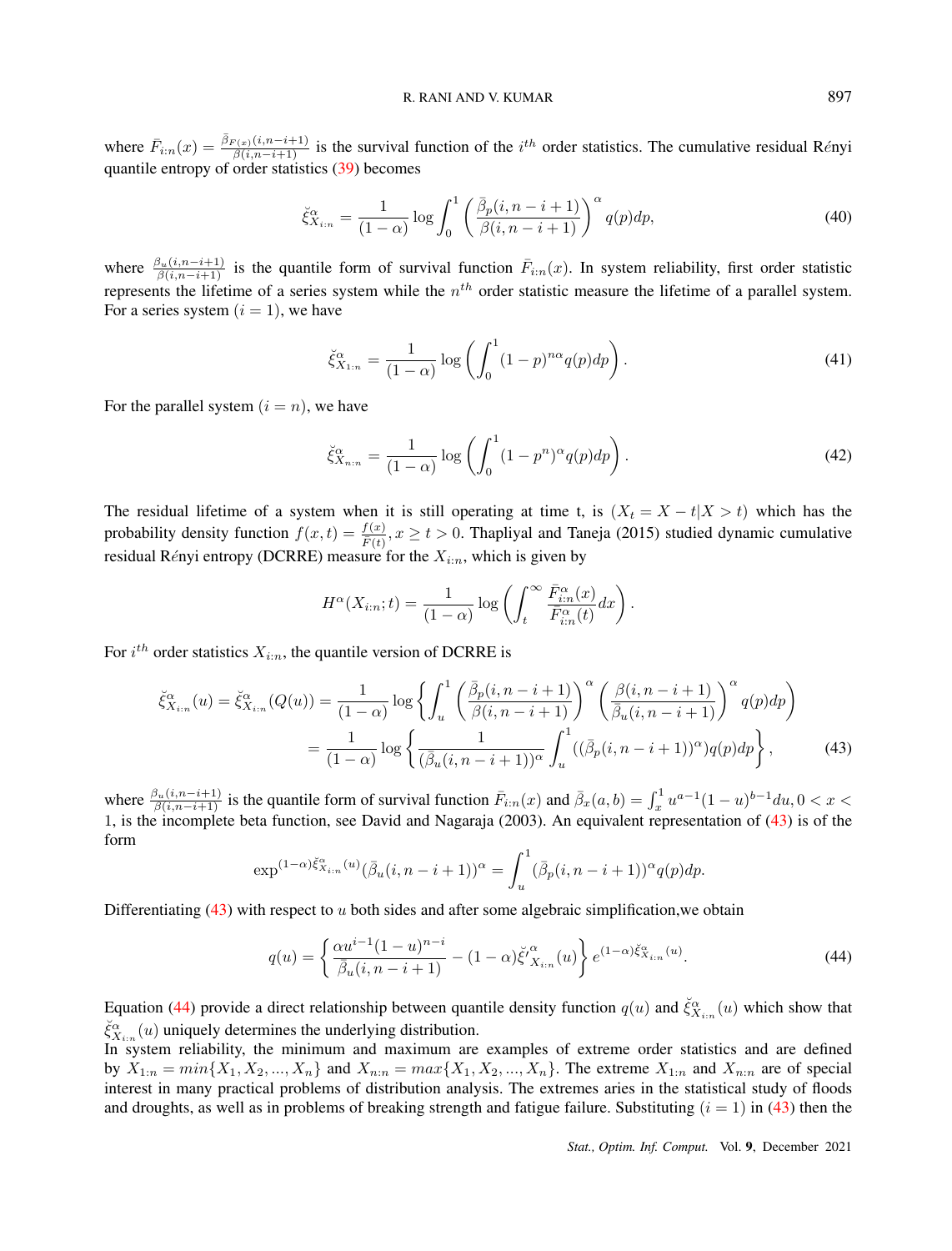*DCRRQE* of first order statistic  $X_{1:n}$ , given as

<span id="page-12-0"></span>
$$
\check{\xi}_{X_{i:n}}^{\alpha}(u) = \frac{1}{(1-\alpha)} \log \left\{ \frac{1}{(\bar{\beta}_u(1,n))^{\alpha}} \int_u^1 (\bar{\beta}_p(1,n))^{\alpha} q(p) dp \right\}.
$$

$$
= \frac{1}{(1-\alpha)} \log \left\{ \frac{1}{(1-u)^{n\alpha}} \int_u^1 (1-p)^{n\alpha} q(p) dp \right\}.
$$
(45)

The *DCRRQE* for sample maxima of order statistic  $X_{n:n}$  can be obtained from [\(43\)](#page-11-0) by taking  $(i = n)$ , as

$$
\check{\xi}_{X_{n:n}}^{\alpha}(u) = \frac{1}{(1-\alpha)} \log \left\{ \frac{1}{(\bar{\beta}_u(n,1))^{\alpha}} \int_u^1 (\bar{\beta}_p(n,1))^{\alpha} q(p) dp \right\}
$$

$$
= \frac{1}{(1-\alpha)} \log \left\{ \frac{1}{(1-u^n)^{\alpha}} \int_u^1 (1-p^n)^{\alpha} q(p) dp \right\}.
$$
(46)

For various specific univariate continuous distributions, the expression [\(45\)](#page-12-0) is evaluated as given below in Table [38.](#page-10-0)

| Distribution         | Quantile function $Q(u)$                               | $\xi_{X_{1:n}}^{\alpha}(u)$                                                                                                                                                                                                                                                                                                                                                       |
|----------------------|--------------------------------------------------------|-----------------------------------------------------------------------------------------------------------------------------------------------------------------------------------------------------------------------------------------------------------------------------------------------------------------------------------------------------------------------------------|
| Uniform              | $a+(b-a)u$                                             | $\frac{1}{1-\alpha} \log \left\{ \frac{(b-a)(1-u)}{n\alpha+1} \right\}$                                                                                                                                                                                                                                                                                                           |
| Exponential          | $-\lambda^{-1} \log(1-u)$                              | $\frac{1}{1-\alpha} \log \left\{\frac{1}{n\alpha\lambda}\right\}$                                                                                                                                                                                                                                                                                                                 |
| Pareto I             | $b(1-u)^{-\frac{1}{a}}$                                | $\frac{1}{1-\alpha} \log \left\{ \frac{b(1-u)^{\frac{-1}{\alpha}}}{na\alpha-1} \right\}$                                                                                                                                                                                                                                                                                          |
| <b>Folded Cramer</b> | $\frac{u}{\theta(1-u)}$                                | $\frac{1}{1-\alpha} \log \left\{ \frac{1}{\theta(n\alpha-1)(1-u)} \right\}$                                                                                                                                                                                                                                                                                                       |
| Generalized Pareto   | $\frac{b}{a}\left[ (1-u)^{-\frac{a}{a+1}} - 1 \right]$ | $\frac{1}{1-\alpha}\log\left\{\frac{b(1-u)^{\frac{-\alpha}{\alpha+1}}}{(n\alpha a+n\alpha-a)}\right\}$                                                                                                                                                                                                                                                                            |
| Finite Range         | $b(1-(1-u)^{\frac{1}{a}})$                             | $\left \frac{1}{1-\alpha}\log\left\{\frac{b(1-u)^{\frac{1}{a}}}{(n\alpha a+1)}\right\}\right $                                                                                                                                                                                                                                                                                    |
| Log logestic         | $\frac{1}{a} \left( \frac{u}{1} \right)^{\frac{1}{b}}$ | $\frac{1}{1-\alpha}\log\left\{\frac{\bar{\beta}_u[b,n\alpha-\frac{1}{b}]}{ab(1-u)^{n\alpha}}\right\}$                                                                                                                                                                                                                                                                             |
| Generalized lambda   |                                                        | $\lambda_1 + \frac{1}{\lambda_2} \left( \frac{u^{\lambda_3 - 1}}{\lambda_3} - \frac{(1 - u)^{\lambda_4 - 1}}{\lambda_4} \right) \left. \left. \frac{1}{1 - \alpha} \log \left\{ \frac{(\lambda_3 - 1)}{\lambda_2 \lambda_3 (1 - u)^{n \alpha}} \overline{\beta}_u (\lambda_3 - 1, n \alpha + 1) + \frac{(1 - u)^{\lambda_4}}{\lambda_2 (n \alpha + \lambda_4)} \right\} \right\}$ |
| Skew lambda          | $\alpha u^{\lambda} - (1-u)^{\lambda}$                 | $\frac{1}{1-\alpha}\log\left\{\frac{\alpha\lambda\beta_u(\lambda,n\alpha+1)}{(1-u)^{n\alpha}}+\frac{\lambda(1-u)}{n\alpha+\lambda}\right\}$                                                                                                                                                                                                                                       |
| Govindarajulu's      | $a((b+1)u^{b}-bu^{(b+1)})$                             | $\frac{1}{1-\alpha} \log \left( \frac{ab(b+1)\overline{\beta}_u(b,n\alpha+2)}{(1-u)^{n\alpha}} \right)$                                                                                                                                                                                                                                                                           |
| Tukey lambda         | $\frac{u^{\lambda}-(1-u)^{\lambda}}{\lambda}$          | $\frac{1}{1-\alpha} \log \left( \frac{\bar{\beta}_u (\lambda, n\alpha+1)}{(1-u)^{n\alpha}} + \frac{(1-u)^{\lambda}}{n\alpha+\lambda} \right)$                                                                                                                                                                                                                                     |

Below we see how the monotonicity of  $\check{\xi}_{X_{1:n}}^{\alpha}(u)$  is affected by increasing transformation. The following lemma help us to prove the results on monotonicity of  $\check{\xi}_{X_{1:n}}^{\alpha}(u)$ .

### *Lemma 1*

Let  $f(u, x) : \mathbb{R}_+^2 \longrightarrow \mathbb{R}_+$  and  $g: \mathbb{R}_+ \longrightarrow \mathbb{R}_+$  be any two functions. If  $\int_u^{\infty} f(u, x) dx$  is increasing and  $g(u)$  is increasing (decreasing) in u, then  $\int_u^{\infty} f(u, x)g(x)dx$  is increasing (decreasing) in u, provided the integrals exist.

# *Theorem 8*

Let X be a nonnegative and continuous random variable with quantile function  $Q_X(.)$  and quantile density function  $q_X(.)$ . Define  $Y = \phi(X)$ , where  $\phi(.)$  is a nonnegative, increasing and convex (concave) function. (i) For  $0 < \alpha < 1$ ,  $\zeta_{Y_{1:n}}^{\alpha}(u)$  is increasing (decreasing) in u whenever  $\zeta_{X_{1:n}}^{\alpha}(u)$  is increasing (decreasing) in u. (ii)For  $\alpha > 1$ ,  $\breve{\xi}_{Y_{1:n}}^{\alpha}(u)$  is decreasing (increasing) in u whenever  $\breve{\xi}_{X_{1:n}}^{\alpha}(u)$  is increasing (decreasing) in u.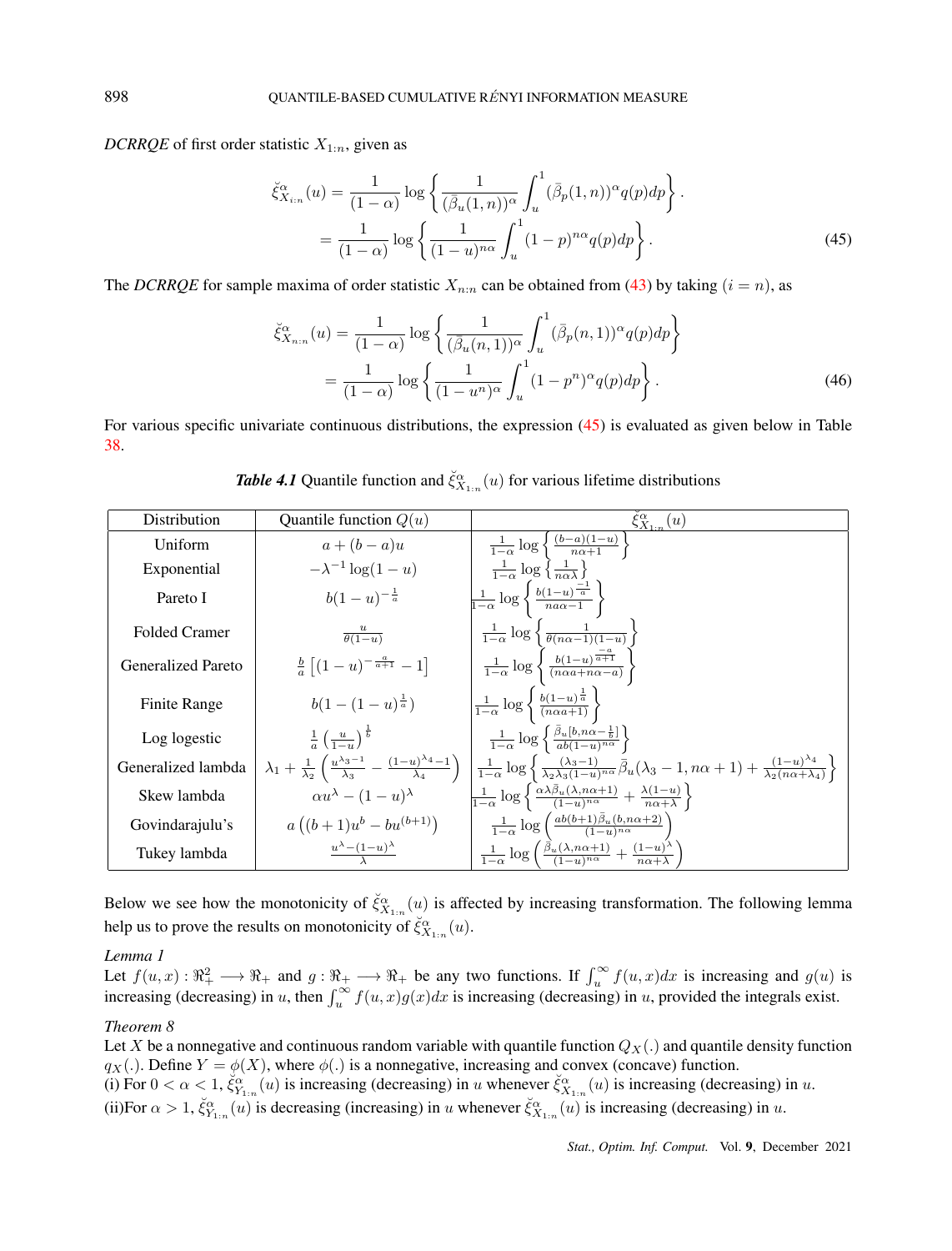*Proof*

(i) The probability density function of  $Y = \phi(X)$  is  $g(y) = \frac{f(\phi^{-1}(y))}{\phi'(\phi^{-1}(y))}$ ; hence density quantile function is  $g(Q_Y(u)) = \frac{1}{q_Y(u)} = \frac{f(Q(u))}{\phi'(Q(u))} = \frac{1}{q_X(u)\phi'(Q_X(u))}$ . Thus we have

$$
\check{\xi}_{Y_{1:n}}^{\alpha}(u) = \frac{1}{(1-\alpha)} \log \left( \frac{1}{(1-u)^{n\alpha}} \int_{u}^{1} (1-p)^{n\alpha} q_Y(p) dp \right).
$$
  
= 
$$
\frac{1}{(1-\alpha)} \log \left( \frac{1}{(1-u)^{n\alpha}} \int_{u}^{1} (1-p)^{n\alpha} q_X(p) \phi'(Q_X(p))) dp \right).
$$
(47)

From the given condition we have

<span id="page-13-0"></span>
$$
\frac{1}{(1-\alpha)}\log\left(\frac{1}{(1-u)^{n\alpha}}\int_u^1(1-p)^{n\alpha}q_X(p)dp\right)
$$
 is increasing in  $u$ ,

which gives that

$$
\log\left(\frac{1}{(1-u)^{n\alpha}}\int_u^1 (1-p)^{n\alpha}q_Y(p)dp\right)
$$
 is increasing in  $u$ .

We can rewritten as

$$
(1 - \alpha)\check{\xi}_{Y_{1:n}}^{\alpha}(u) = \log\left(\frac{1}{(1 - u)^{n\alpha}} \int_u^1 (1 - p)^{n\alpha} q_X(p) \phi'(Q_X(p)) dp\right).
$$
 (48)

Since  $0 < \alpha < 1$  and  $\phi$  is nonnegative, increasing convex (concave), we have  $[\phi'(Q(p))]^{1-\alpha}$  is increasing (decreasing) and is nonnegative. Hence by Lemma 4.1, [\(48\)](#page-13-0) is increasing (decreasing). This prove (i). When  $\alpha > 1$ ,  $[\phi'(Q(p))]^{1-\alpha} = \frac{1}{[\phi'(Q(p))]^{\alpha-1}}$  is decreasing in p, since  $\phi$  is increasing and convex. Hence we have

$$
\check{\xi}_{Y_{1:n}}^{\alpha}(u) = \frac{1}{(1-\alpha)} \log \left( \frac{1}{(1-u)^{n\alpha}} \int_u^1 (1-p)^{n\alpha} q_Y(p) dp \right),
$$

is decreasing (increasing) in  $u$ . Hence prove.

*Remark 1*

For any absolutely continuous random variable X, define  $Y = aX + b, a \ge 0, b \ge 0$  then

$$
\breve{\xi}_{Y_{1:n}}^{\alpha}(u) = \frac{1}{(1-\alpha)} \log a + \breve{\xi}_{X_{1:n}}^{\alpha}(u). \tag{49}
$$

*Example 7*

A lambda family of distribution that is of interest in reliability is the Davis Distribution proposed by Hankin and Lee (2006) with quantile function  $Q(u) = Cu^{\lambda_1}(1-u)^{-\lambda_2}$ ,  $0 < u < 1$ ,  $C, \lambda_1, \lambda_2 \ge 0$ . This is a flexible family for right skewed on non negative data that provide good approximation to the exponential, gamma, lognormal and weibull Distribution,. A special feature of these families is that they are expressed in terms of quantile functions for which distribution function are not available in closed form to facilitate the conventional analysis. The *DCRRQE* entropy of sample minima for Davis Distribution is given by

<span id="page-13-1"></span>
$$
\check{\xi}_{X_{1:n}}^{\alpha}(u) = \frac{1}{(1-\alpha)} \log \left( C\lambda_1 \frac{\bar{\beta}_u(\lambda_1, n\alpha - \lambda_2 + 1)}{(1-u)^{n\alpha}} + C\lambda_2 \frac{\bar{\beta}_u(\lambda_1 + 1, n\alpha - \lambda_2)}{(1-u)^{n\alpha}} \right).
$$
(50)

As  $\lambda_1 \longrightarrow 0$  [\(50\)](#page-13-1) reduces to  $\check{\xi}_{X_{1:n}}^{\alpha}(u) = \frac{1}{(1-\alpha)} \log \left( \frac{C\lambda_2}{(1-u)^{\lambda} (n\alpha - \lambda_2)} \right)$ , corresponding to Pareto I distribution. Also, as  $\lambda_2 \longrightarrow 0$ , [\(50\)](#page-13-1) reduces to  $\check{\xi}_{X_{1:n}}^{\alpha}(u) = \frac{1}{(1-\alpha)} \log \left( \frac{C \lambda_1 \bar{\beta}_u (\lambda_1, n\alpha+1)}{(1-u)^{n\alpha}} \right)$ , corresponding to power distribution.

*Stat., Optim. Inf. Comput.* Vol. 9, December 2021

<span id="page-13-2"></span> $\Box$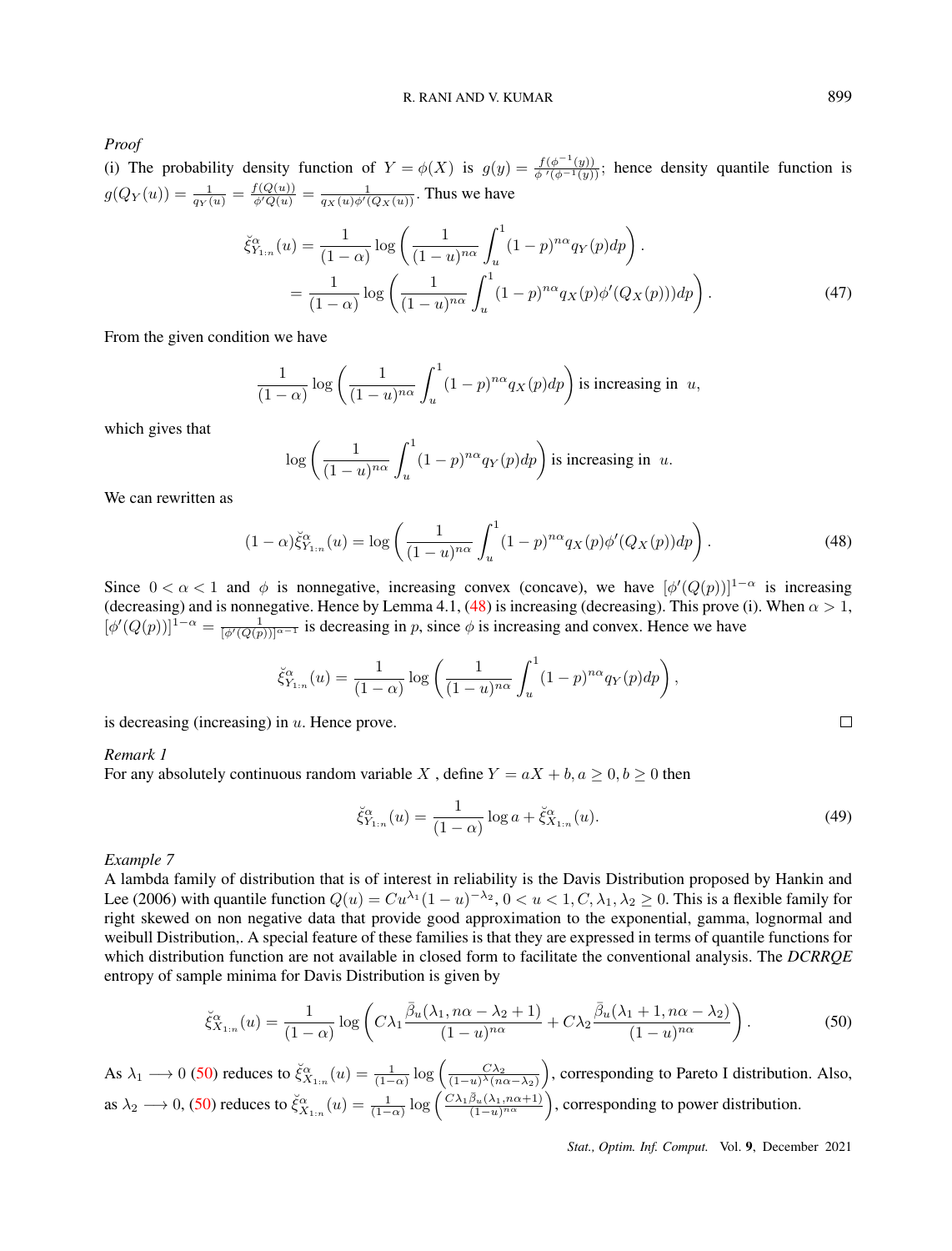Next, we obtain the characterization result based on first (minima) order statistic and last (maxima) order statistic in a random sample  $X_1, X_2, ..., X_n$  of size n from positive and continuous random variable X.

#### *Theorem 9*

Let  $X_{1:n}$  denote the first order statistic with survival function  $\bar{F}_{1:n}(x)$  and hazard quantile function  $K_{X_{1:n}}(u)$ . Then the relationship

<span id="page-14-0"></span>
$$
\check{\xi}_{X_{1:n}}^{\alpha}(u) = \frac{1}{(1-\alpha)} \log c - \frac{1}{(1-\alpha)} \log K_{X_{1:n}}(u),\tag{51}
$$

where c is constant, holds for all  $u \in (0, 1)$  if and only if X is distributed as generalized Pareto distribution with quantile function  $Q(u) = \frac{b}{a} \left[ (1 - u)^{-\frac{a}{a+1}} - 1 \right]$ ;  $b > 0$ ,  $a > -1$ .

#### *Proof*

Consider [\(51\)](#page-14-0) to be valid. Then

<span id="page-14-1"></span>
$$
\int_{u}^{1} (1-p)^{n\alpha} q(p) dp = \frac{c(1-u)^{n\alpha}}{K_{X_{1:n}}(u)}.
$$

Substituting  $K_{X_{1:n}}(u) = \frac{f_{1:n}(Q(u))}{1 - F(Q(u))^{n}} = \frac{n}{(1-u)q(u)}$  and simplifying, it gives

$$
n\int_{u}^{1} (1-p)^{n\alpha} q(p) dp = cq(u)(1-u)^{n\alpha+1}.
$$

Differentiating with respect to  $u$  both side and after some algebraic simplification, we have

$$
\frac{q'(u)}{q(u)} = \left(\frac{n - c(n\alpha + 1)}{c}\right) \frac{1}{(1 - u)}.
$$

This gives

$$
q(u) = A(1-u)^{\frac{n}{c}-(n\alpha+1)},
$$

where  $A$  is constant, which characterizes the generalized Pareto distribution. The only if part of the theorem is easy to proved.  $\Box$ 

## *Corollary 1*

Let  $X_{1:n}$  denote the first order statistic with survival function  $\bar{F}_{1:n}(x)$  and hazard quantile function  $K_{X_{1:n}}(u)$  for all  $u \in (0, 1)$ . Then the relationship

$$
\breve{\xi}_{X_{1:n}}^{\alpha}(u) = \frac{1}{(1-\alpha)} \log c - \frac{1}{(1-\alpha)} \log K_{X_{1:n}}(u).
$$

holds, if and only if for (i)  $c = \frac{1}{\alpha}$ , X follows exponential distribution (ii)  $c < \frac{1}{\alpha}$ , X follows Pareto I distribution (iii)  $c > \frac{1}{\alpha}$ , X follows finite range distribution.

## *Theorem 10*

Let  $X_{1:n}$  denote the first order statistic with survival function  $\bar{F}_{1:n}(x)$ . Then the relationship

$$
(1 - \alpha)\breve{\xi}'^{\alpha}_{X_{1:n}}(u) = \frac{-C}{1 - u},\tag{52}
$$

where C is constant, holds for all  $u \in (0, 1)$  if and only if X is distributed as

(i) uniform distribution for  $C = 1$ 

(ii) exponential distribution for  $C = 0$ 

(iii) Pareto I distribution for  $C = \frac{-1}{a}$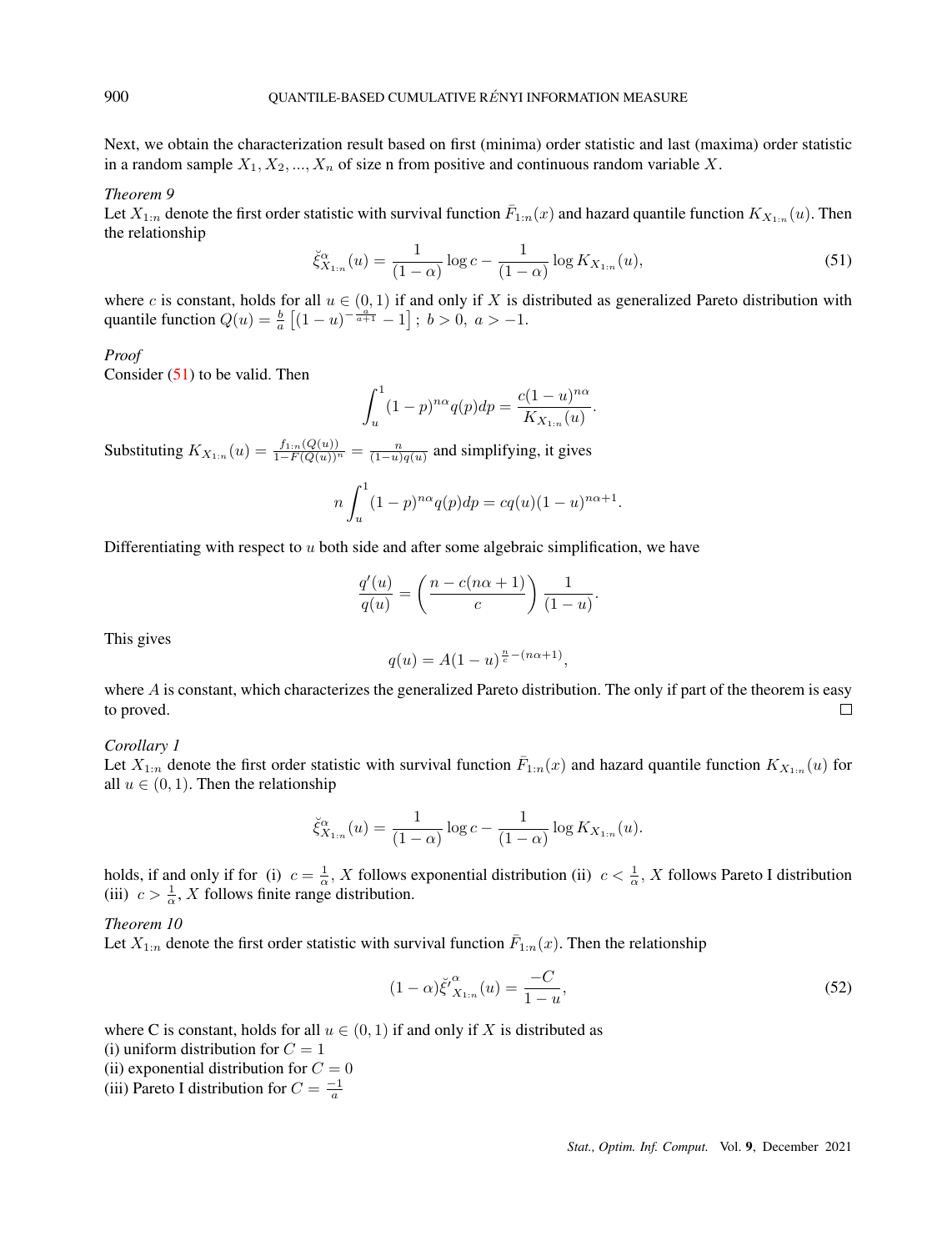*Proof*

The necessity part follows from Table [\(38\)](#page-10-0). For sufficient part, let us assume that the relationship [\(52\)](#page-14-1) holds. From [\(45\)](#page-12-0) and [\(47\)](#page-13-2), we have

<span id="page-15-0"></span>
$$
-\frac{(1-u)^{n\alpha}q(u)}{\int_u^1 (1-p)^{n\alpha}q(u)dp} + \frac{n\alpha}{1-u} = -\frac{C}{1-u}.
$$

After simplifying, we have

$$
q(u)(1-u)^{n\alpha+1} = (n\alpha + C) \int_u^1 (1-p)^{n\alpha} q(p) dp.
$$

Differentiating both side with respect to  $u$  and after some algebraic simplification, we get

$$
- q(u)(1-u)^{n\alpha}(n\alpha + 1) + (1-u)^{n\alpha+1}q'(u) = -(n\alpha + C)(1-u)^{n\alpha}q(u),
$$

or equivalently

$$
\frac{q'(u)}{q(u)} = \frac{1-C}{1-u}.
$$

Which lead to

$$
q(u) = (1 - u)^{C - 1} e^{K},
$$

where K is the constant of integration. Now, if C = 1 and K = log(b – a); b > a, which implies that  $Q(u)$  =  $a + (b - a)u$ . Thus, we have the uniform distribution. If  $C = 0$  and  $K = -\log \lambda$ ;  $\lambda \ge 0$ , which implies that  $Q(u) =$  $-\lambda^{-1} \log(1-u)$ . Thus, we have the exponential distribution with parameter  $\lambda$ . If,  $C = \frac{-1}{a}$  and  $K = \log(\frac{b}{a})$ , that a and b are positive constants, we have  $Q(u) = b(1-u)^{-\frac{1}{a}}$ . This means, we have the Pareto I distribution.  $\Box$ 

## *Theorem 11*

Let  $X_{1:n}$  denote the first order statistic with survival function  $\bar{F}_{1:n}(x)$  and hazard quantile function  $K_{X_{1:n}}(u)$ . Then the relationship given by

$$
(n\alpha + 1 - C)e^{(1-\alpha)\xi_{X_{1:n}}^{\alpha}(u)} = \frac{n}{K_{X_{1:n}}(u)},
$$
\n(53)

where C is constant, holds for all  $u \in (0, 1)$  if and only if X is distributed

(i) uniform distribution for  $C = 0$ 

(ii) exponential distribution for  $C = 1$ 

(iii) Pareto I distribution for  $C = 1 + \frac{1}{a}$ 

#### *Proof*

The necessity part follows from Table [\(38\)](#page-10-0). For sufficiency part, let us assume that the relationship [\(53\)](#page-15-0) holds. Substituting  $K_{X_{1:n}}(u) = \frac{n}{(1-u)q(u)}$  and equation[\(45\)](#page-12-0), we have

$$
(n\alpha + 1 - C) \frac{\int_u^1 (1 - p)^{n\alpha} q(u) dp}{(1 - u)^{n\alpha}} = (1 - u) q(u).
$$

Differentiating both side with respect to  $u$  and after some algebraic simplification, we get

$$
(n\alpha + 1 - C)(1 - u)^{n\alpha}q(u) = (n\alpha + 1)(1 - u)^{n\alpha}q(u) - (1 - u)^{n\alpha + 1}q'(u).
$$

By the above equation, we have

$$
\frac{q'(u)}{q(u)} = \frac{C}{1-u}
$$

.

This gives

$$
q(u) = (1 - u)^{-C} e^{A},
$$

where A is the constant of integration. Now, for  $C = 0$ ,  $C = 1$  and  $C = 1 + \frac{1}{a}$  and with appropriate values of A, we obtain the desired result.  $\Box$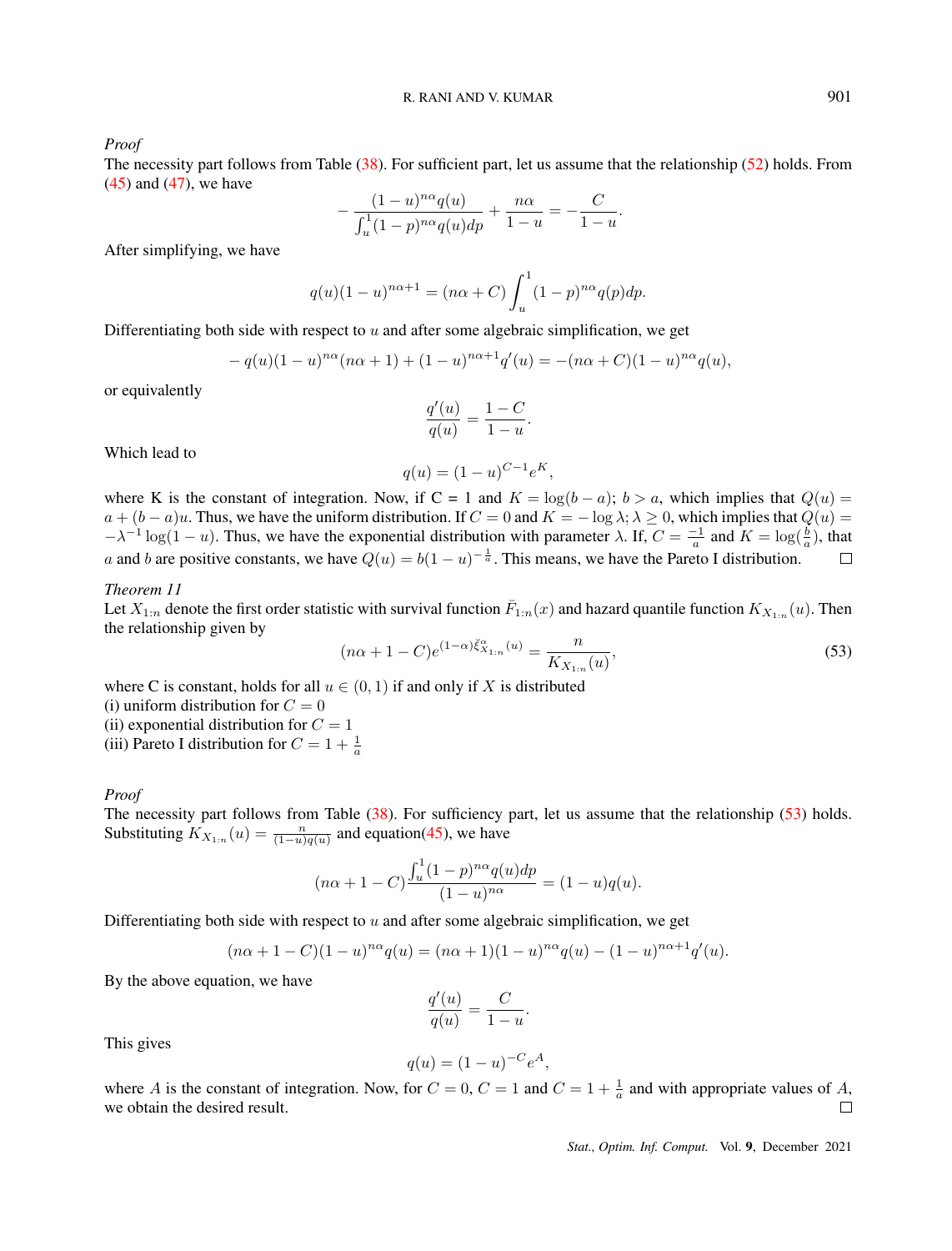For the sample minima  $X_{1:n}$ , the relationship [\(6\)](#page-1-0) becomes  $(1-u)q(u) = nM_{X_{1:n}}(u) - (1-u)M'_{X_{1:n}}(u)$ . We state a characterization result using the relationship between  $\check{\xi}_{X_{1:n}}^{\alpha}(u)$  and  $M_{X_{1:n}}(u)$ , the proof of which follow on the same line as given by Theorem (3.1), hence omitted.

## *Theorem 12*

Let  $X_{1:n}$  denote the first order statistic with survival function  $\bar{F}_{1:n}(x)$  and mean residual quantile function  $M_{X_{1:n}}(u)$ for all  $u \in (0, 1)$ . Then the relationship given by

$$
\check{\xi}_{X_{1:n}}^{\alpha}(u) = \frac{1}{(1-\alpha)} \log c + \frac{1}{(1-\alpha)} \log M_{X_{1:n}}(u). \tag{54}
$$

where c is constant, holds if and only if X has generalized Pareto distribution with quantile function  $Q(u)$  =  $\frac{b}{a}$   $[(1-u)^{-\frac{a}{a+1}}-1]$ ;  $b > 0$ ,  $a > -1$ .

## *Corollary 2*

Let  $X_{1:n}$  denote the first order statistic with survival function  $\bar{F}_{1:n}(x)$  and mean residual quantile function  $M_{X_{1:n}}(u)$ . Then the relationship

$$
\breve{\xi}_{X_{1:n}}^{\alpha}(u) = \frac{1}{(1-\alpha)} \log c + \frac{1}{(1-\alpha)} \log M_{X_{1:n}}(u). \tag{55}
$$

where c is constant, holds for all  $u \in (0,1)$  if and only if for (i)  $c = \frac{1}{\alpha}$ , X follows exponential distribution (ii)  $c < \frac{1}{\alpha}$ , X follows Pareto I distribution (iii)  $c > \frac{1}{\alpha}$ , X follows finite range distribution.

Let  $X_{n:n}$  be the largest order statistic in a random sample of size n from an absolutely continuous nonnegative random variable X. Then the dynamic cumulative past  $\text{Renyi}$  entropy for sample maxima is as follow

<span id="page-16-0"></span>
$$
\bar{\xi}^{\alpha}(X_{n:n};t) = \frac{1}{(1-\alpha)} \log \left( \int_0^t \frac{F_{n:n}^{\alpha}(x)}{F_{n:n}^{\alpha}(t)} dx \right).
$$

The quantile-based dynamic cumulative past  $\hat{Renyi}$  entropy for  $X_{n:n}$  can be expressed as

$$
\breve{\xi}_{X_{n:n}}^{\alpha}(u) = \breve{\xi}_{X_{n:n}}^{\alpha}(Q(u)) = \frac{1}{(1-\alpha)} \log \left( \frac{1}{u^{n\alpha}} \int_0^u p^{n\alpha} q(p) dp \right). \tag{56}
$$

For some specific univariate continuous distributions, the expression [\(56\)](#page-16-0) is evaluated as given below in Table 4.2.

**Table 4.2** Quantile function and  $\breve{\xi}_{X_{n:n}}^{\alpha}(u)$  for some lifetime distributions

| Distribution       | Quantile function $Q(u)$                                                                                                         | $^{\prime}u$                                                                                                                                                  |
|--------------------|----------------------------------------------------------------------------------------------------------------------------------|---------------------------------------------------------------------------------------------------------------------------------------------------------------|
| Uniform            | $a+(b-a)u$                                                                                                                       | $\frac{(b-a)u}{c}$<br>$\frac{1}{1-\alpha} \log$<br>$\overline{n\alpha+1}$                                                                                     |
| Power              | $au^{\frac{1}{b}}$                                                                                                               | $\frac{au^{\frac{1}{b}}}{1}$<br>$\frac{1}{1-\alpha} \log$                                                                                                     |
| Generalized lambda | $\lambda_1 + \frac{1}{\lambda_2} \left( \frac{u^{\lambda_3 - 1}}{\lambda_3} - \frac{(1 - u)^{\lambda_4} - 1}{\lambda_4} \right)$ | $\frac{1}{1-\alpha}\log\left\{\frac{(\lambda_3-1)u^{\lambda_3-1}}{\lambda_3(n\alpha+\lambda_3-1)}+\frac{\beta_u(n\alpha+1,\lambda_4-2)}{u^{n\alpha}}\right\}$ |
| Skew lambda        | $\alpha u^{\lambda} - (1-u)^{\lambda}$                                                                                           | $\left[\frac{\alpha \lambda u^{\lambda}}{\lambda} + \frac{\lambda \beta_{u}(n\alpha+1,\lambda)}{\lambda}\right]$<br>$\frac{1}{1-\alpha} \log$                 |

In the following theorem we show that the power distribution can be characterize in terms of  $\check{\xi}_{X_{n:n}}^{\alpha}(u)$ .

## *Theorem 13*

Let  $X_{n:n}$  denotes the last order statistic with survival function  $\bar{F}_{n:n}(x)$  and reverse hazard quantile function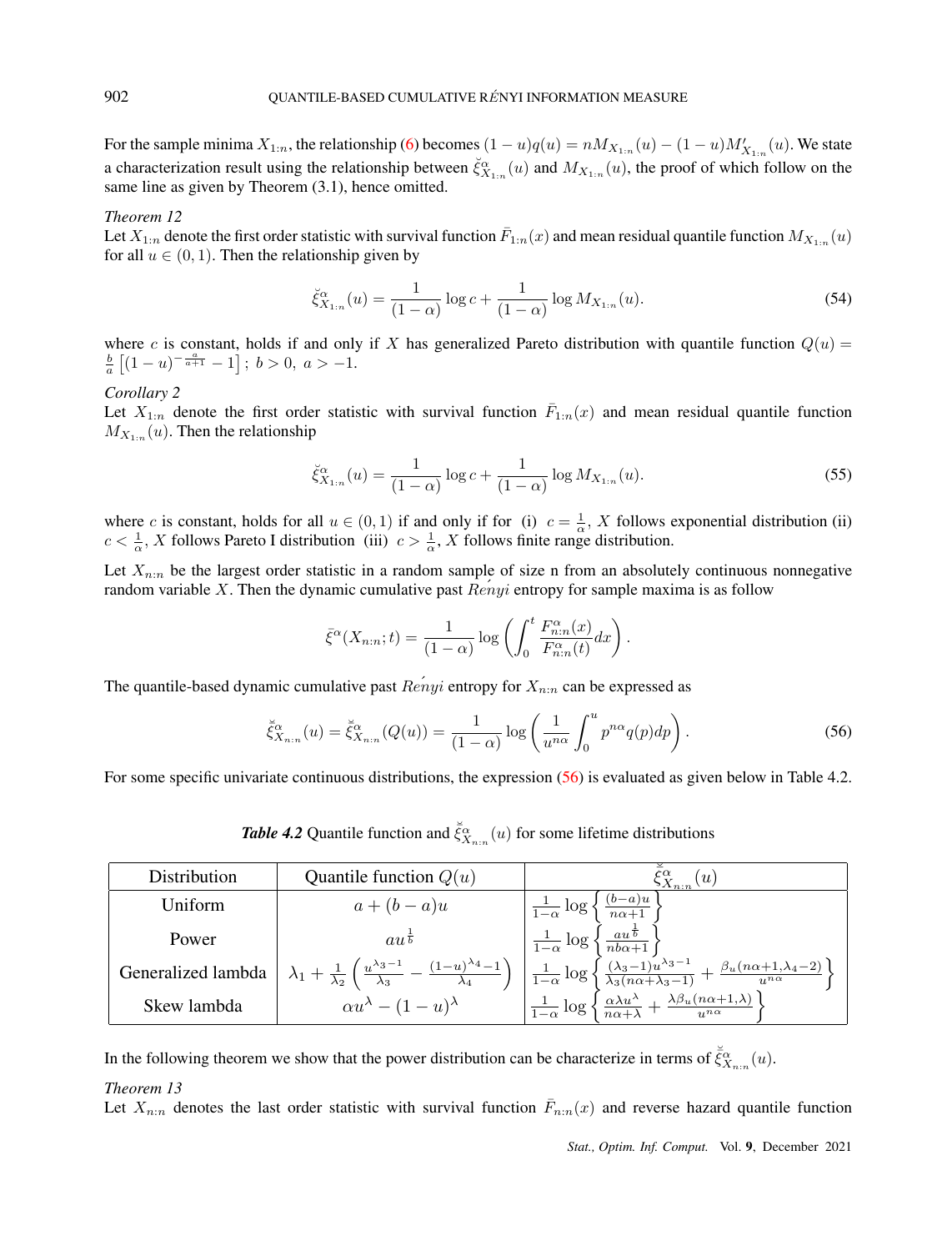$\bar{K}_{X_{n:n}}(u)$ , then  $\breve{\bar{\xi}}_{X_{n:n}}^{\alpha}(u)$  is expressed as

<span id="page-17-0"></span>
$$
\breve{\xi}_{X_{n:n}}^{\alpha}(u) = \frac{1}{(1-\alpha)} \log c - \frac{1}{(1-\alpha)} \log \bar{K}_{X_{n:n}}(u),\tag{57}
$$

if and only if  $X$  has power distribution function.

#### *Proof*

The reverse hazard quantile function for sample maxima  $X_{n:n}$  of power distribution is  $\bar{K}_{X_{n:n}}(u) = \frac{f_{n:n}(Q(u))}{F_{n:n}(Q(u))}$  $\frac{nf(Q(u))}{F(Q(u))} = n(uq(u))^{-1} = \frac{nbu^{-\frac{1}{b}}}{a}$ . Taking  $c = \frac{nb}{nb\alpha+1}$  gives the if part of the theorem. To prove the only if part, consider [\(57\)](#page-17-0) be valid. Using [\(45\)](#page-12-0), it gives

$$
\frac{\int_0^u p^{n\alpha} q(p) dp}{u^{n\alpha}} = \frac{c}{\bar{K}_{X_{n:n}}(u)}.
$$

Substituting  $\bar{K}_{X_{n:n}}(u) = \frac{n}{uq(u)}$ , gives

$$
n\int_0^u p^{n\alpha}q(p)dp = cu^{n\alpha+1}q(u).
$$

Differentiating both side with respect to  $u$  and simplifying, this reduces to

$$
\frac{q'(u)}{q(u)} = \left(\frac{n - c(n\alpha + 1)}{c}\right) \frac{1}{u}.
$$

Which lead to

$$
q(u) = Au^{\frac{n}{c} - (n\alpha + 1)},
$$

where A is a constant. Which characterizes the power distribution for  $c = \frac{nb}{nb\alpha+1}$ .

Also we have this characterization in terms of  $\bar{M}_{X_{n:n}}(u)$ . The proof follows on the same line as Theorem (4.6), hence omitted.

#### *Theorem 14*

Let  $X_{n:n}$  denotes the last order statistic with survival function  $\bar{F}_{n:n}(x)$  and quantile version of mean inactivity time for sample maxima  $\bar{M}_{X_{n:n}}(u)$  then  $\breve{\vec{\xi}}^{\alpha}_{X_{n:n}}(u)$  is expressed as

$$
\breve{\xi}_{X_{n:n}}^{\alpha}(u) = \frac{1}{(1-\alpha)} \log c + \frac{1}{(1-\alpha)} \log \bar{M}_{X_{n:n}}(u),\tag{58}
$$

If and only if X has power distribution function.

*Remark 2* If  $c = \frac{n+1}{n\alpha+1}$ , then equation [\(57\)](#page-17-0) is a characterization of uniform distribution.

# 5. Weighted Rényi Quantile Entropy

Sometimes in statistical modeling, standard distributions are not suitable for our data and we need to study weighted distributions. This concept has been applied in many areas of statistics, such as analysis of family size, human heredity, world life population study, renewal theory, biomedical and statistical ecology. Associated to a random variable X with pdf  $f(x)$  and to a nonnegative real function  $w(x)$ , we can define the weighted random variable  $X^w$ with density function  $f^w(x) = \frac{w(x)f(x)}{E(w(X))}$ ,  $0 < E(w(X)) < \infty$ . When  $w(x) = x$ ,  $X^w$  is called length (size) biased

 $\Box$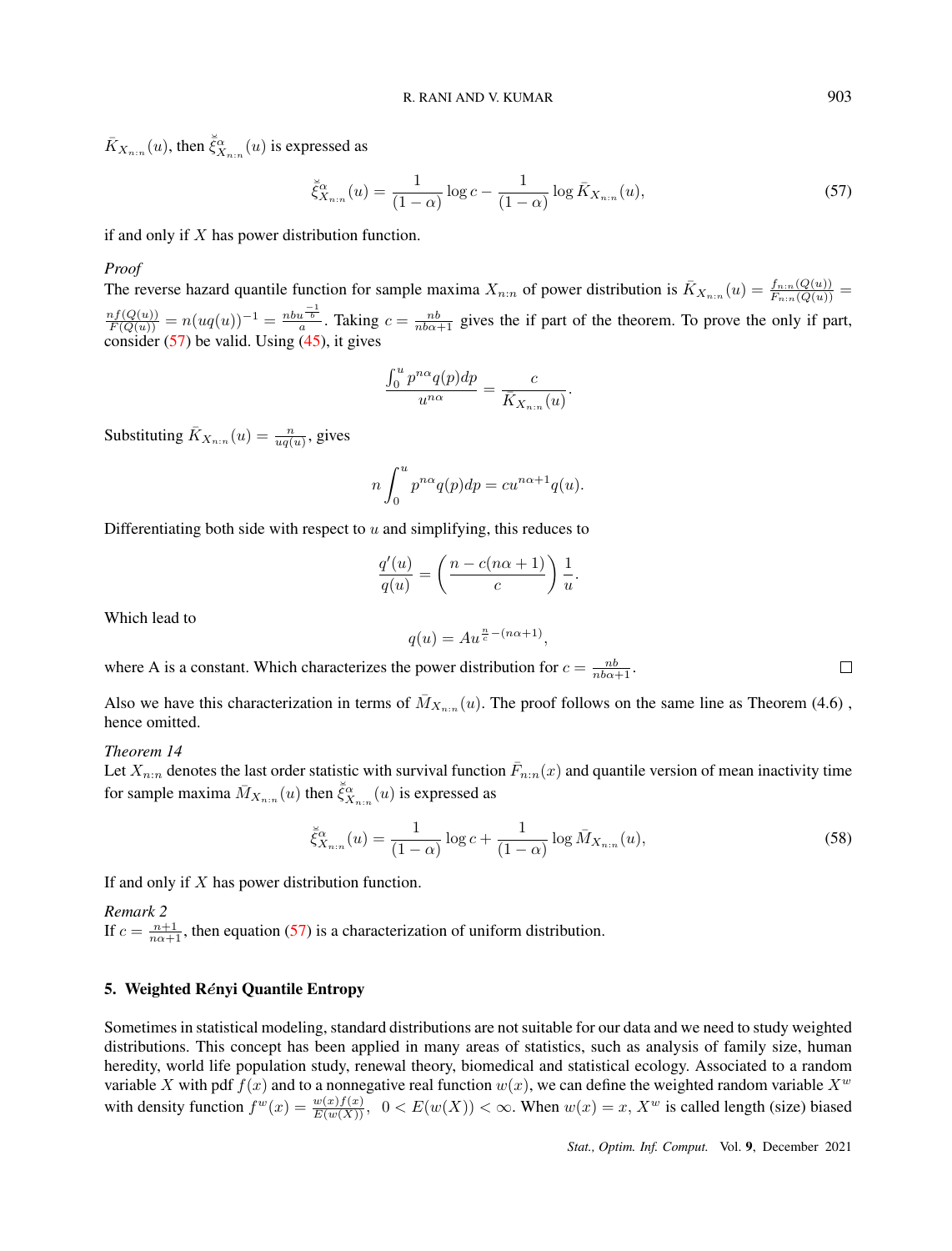random variable. Using  $f^w(x)$ , the corresponding density quantile function is given by

<span id="page-18-0"></span>
$$
f^{w}(Q(u)) = \frac{w(Q(u))f(Q(u))}{\mu},
$$

where  $\mu = \int_0^1 w(Q(p))f(Q(p))d(Q(p)) = \int_0^1 w(Q(p))dp$ . Weighted entropy has been used to balance the amount of information and degree of homogeneity associated with a partition of data in classes. The quantile-based weighted  $\text{Re} \hat{n}$  entropy is of the form

$$
\breve{\xi}_w^{\alpha}(Q(u)) = \frac{1}{(1-\alpha)} \log \left( \frac{1}{\mu^{\alpha}} \int_0^1 [w(Q(p))]^{\alpha}(q(p))^{1-\alpha} dp \right).
$$

In case of length (size) biased random variable the above expression known as *length biased weighted R*e´*nyi quantile entropy*, which is given as

$$
\check{\xi}_L^{\alpha}(Q(u)) = \frac{1}{(1-\alpha)} \log \left( \frac{1}{\mu^{\alpha}} \int_0^1 (Q(p))^{\alpha} (q(p))^{1-\alpha} dp \right). \tag{59}
$$

For some specific univariate continuous distributions, the expression [\(59\)](#page-18-0) is evaluated as given below in Table 5.1.

| <b>Table 5.1</b> Length biased weighted Rényi quantile entropy $\xi_L^{\alpha}(Q(u))$ for some lifetime distributions |  |
|-----------------------------------------------------------------------------------------------------------------------|--|
|-----------------------------------------------------------------------------------------------------------------------|--|

| Distribution              | Quantile function $Q(u)$                                  | $\bar{\xi}_L^{\alpha}(Q(u))$                                                                                                                                                                             |
|---------------------------|-----------------------------------------------------------|----------------------------------------------------------------------------------------------------------------------------------------------------------------------------------------------------------|
| Uniform                   | $a+(b-a)u$                                                | $\frac{1}{1-\alpha}\log\left\{\frac{(b^{1+\alpha}-a^{1+\alpha})2^{\alpha}}{(a+b)^{\alpha}(b-a)^{\alpha}(1+\alpha)}\right\}$                                                                              |
| Exponential               | $-\lambda^{-1} \log(1-u)$                                 | $\frac{1}{1-\alpha} \log \left\{ \frac{\lambda^{\alpha-1} \gamma(1+\alpha)}{\alpha^{1+\alpha}} \right\}$                                                                                                 |
| Power                     | $au^{\frac{1}{b}}$                                        | $\frac{1}{1-\alpha} \log \left\{ \frac{a^{1-\alpha}(b+1)^{\alpha}}{b\alpha+1} \right\}$                                                                                                                  |
| Pareto I                  | $b(1-u)^{-\frac{1}{a}}$                                   | $\frac{1}{1-\alpha}\log\left\{\frac{b^{1-\alpha}(a-1)^{\alpha}}{(\alpha a-1)}\right\}$                                                                                                                   |
| Finite Range              | $b\left\{1-(1-u)^{\frac{1}{a}}\right\}$                   | $\frac{1}{1-\alpha}\log\left\{\frac{(a+1)^{\alpha}\beta[1+\alpha,\alpha(a-1)+1]}{a^{-\alpha}b^{\alpha-1}}\right\}$                                                                                       |
| Log logestic              | $\frac{1}{a} \left( \frac{u}{1-x} \right)^{\frac{1}{b}}$  | $\frac{1}{1-\alpha}\log\left\{\frac{a^{\alpha}\beta(\alpha+\frac{1}{b},\alpha-\frac{1}{b})}{a^{2\alpha}b^{\alpha}(\beta(1+\frac{1}{b},1-\frac{1}{b}))^{\alpha}}\right\}$                                 |
| Weibull                   | $\left\{-\frac{1}{a}\log(1-u)\right\}^{\frac{1}{b}}$      | $-\frac{1}{1-\alpha}\log \left\{\frac{(ab)^{\alpha-1}(\frac{1}{a})^{(1-\alpha)(\frac{1}{b}-1)}\gamma(\alpha+\frac{1}{b})}{\alpha^{\alpha+\frac{1}{b}}(\gamma(1+\frac{1}{b}))^{\alpha}}\right\}$          |
| <b>Folded Cramer</b>      | $\frac{u}{\theta(1-u)}$                                   | $\frac{1}{1-\alpha}\log\left\{-\theta^{1-\alpha}\beta(\alpha+1,\alpha-1)\right\}$                                                                                                                        |
| <b>Generalized Pareto</b> | $\frac{b}{a} \left\{ (1-u)^{-\frac{a}{a+1}} - 1 \right\}$ | $\left \frac{1}{1-\alpha}\log\left\{\frac{(-1)^{1+\alpha}(\frac{b}{a+1})^{1-\alpha}(\frac{a}{a+1})\beta[1+\alpha,(1-\alpha)(1+\frac{1}{a})(\frac{2a+1}{a+1})-\frac{1}{a}-1]}{a^{\alpha}}\right\}\right $ |
| Pareto II                 | $a\left\{1-u\right\}^{-\frac{1}{b}-1}$                    | $\frac{1}{1-\alpha}\log\left\{\frac{b^{\alpha}(b-1)^{\alpha}(-1)^{\alpha+1}\beta[\alpha+1,1-\alpha(b+1)]}{a^{\alpha-1}}\right\}$                                                                         |
| Rayleigh                  | $\left\{-\frac{1}{a}\log(1-u)\right\}^{\frac{1}{2}}$      | $\frac{1}{1-\alpha}\log\left\{\frac{2^{\alpha}(\frac{1}{\alpha})^{\frac{1}{2}(\alpha-1)}\gamma(\alpha+\frac{1}{2})}{\pi^{\frac{\alpha}{2}}\alpha^{\alpha+\frac{1}{2}}(2a)^{1-\alpha}}\right\}$           |

Consider a random variable Y with density function  $f_Y(x) = \frac{\bar{F}(x)}{\mu}$ , with  $\mu = E(X) < \infty$ . Then, ?Y is called the equilibrium random variable of the original random variable  $X$ , and its distribution as equilibrium distribution of original random variable. The equilibrium distribution arises as the limiting distribution of the forward recurrence time in a renewal process. We have  $f_Y(Q(u)) = \frac{\bar{F}(Q(u))}{\mu} = \frac{1-u}{\mu}$ . Thus quantile density function for equilibrium distribution is given by  $q_Y(u) = \frac{1}{f_Y(Q(u))} = \frac{\mu}{1-u}$ . From [\(17\)](#page-4-0), the *dynamic cumulative residual Rényi quantile entropy (*DCRRQE*)* for equilibrium distribution is given by

<span id="page-18-1"></span>
$$
\check{\xi}^{\alpha}(Y;Q(u)) = \frac{1}{(1-\alpha)} \log \left( \frac{1}{(1-u)^{\alpha}} \int_{u}^{1} (1-p)^{\alpha} q_{Y}(p) dp \right). \tag{60}
$$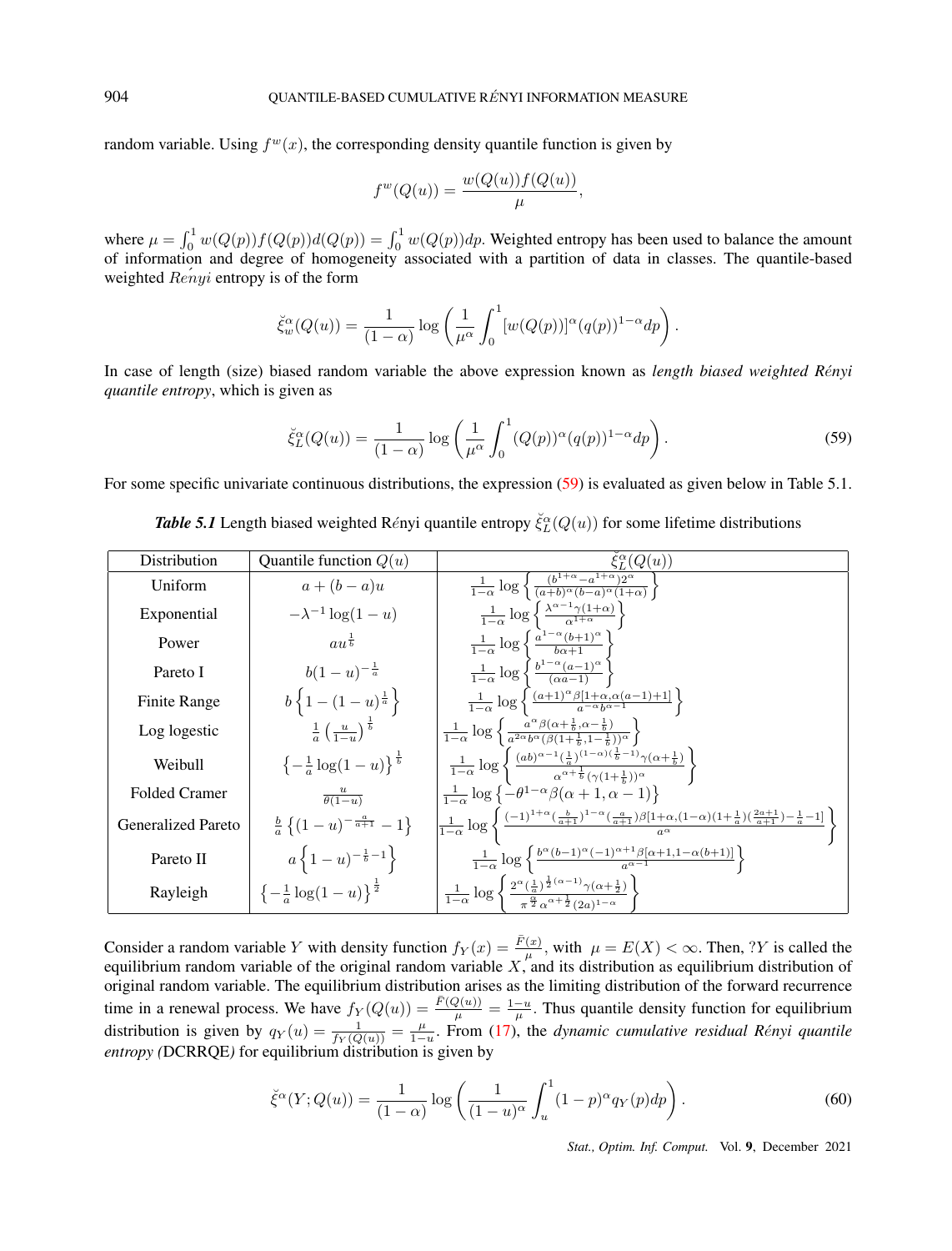# *Theorem 15*

Let X be a nonnegative random variable with  $\check{\xi}^{\alpha}(Y; Q(u)) = \frac{1}{(1-\alpha)} \log \left(\frac{\mu}{\alpha}\right)$  if and only if X follows equilibrium distribution.

## *Proof*

If part of the theorem is easy to prove, to prove only if part let us assume that  $\check{\xi}^{\alpha}(Y;Q(u)) = \frac{1}{(1-\alpha)} \log \left(\frac{\mu}{\alpha}\right)$ . From equation  $(60)$ , we have

<span id="page-19-0"></span>
$$
\int_u^1 (1-p)^{\alpha} q_Y(p) dp = \frac{\mu (1-u)^{\alpha}}{\alpha}.
$$

Differentiating it with respect to u both sides, after some simplification we get  $q_Y = \frac{\mu}{(1-u)}$ , the quantile density function for equilibrium distribution. Hence proved.  $\Box$ 

#### *Remark 3*

The mean residual quantile function satisfy the relation  $M(Y; Q(u)) = \mu$  if and only if X follow equilibrium distribution.

# 5.1. Weighted Cumulative Residual Rényi Entropy

Misagh et al. (2011) proposed a weighted information which is based on the *CRE*, called weighted cumulative residual entropy (*WCRE*). This measure is defined as

$$
\bar{\xi_w}(X) = -\int_0^\infty x \bar{F}(x) \log \bar{F}(x) dx . \tag{61}
$$

Several authors studied properties of [\(61\)](#page-19-0) and its dynamic version, refer to Kayal and Moharana (2017) and Mirali et al. (2017). As pointed out by Misagh et al. (2011), in some practical situations of reliability and neurobiology a shift-dependent measure of uncertainty is desirable. Also, an important feature of the human visual system is that it can recognize objects in a scale and translation invariant manner. However, achieving this desirable behavior using biologically realistic network is a challenge. The notion of weighted entropy addresses this requirement. In, analogy to [\(61\)](#page-19-0), The weighted cumulative residual Rényi entropy (*WCRRE*), and its residual form, defined as

$$
H_w^{\alpha}(X) = \frac{1}{1-\alpha} \log \left( \int_0^{\infty} x \bar{F}^{\alpha}(x) dx \right), \alpha \neq 0, \alpha > 1,
$$
 (62)

and

<span id="page-19-1"></span>
$$
H_w^{\alpha}(X,t) = \frac{1}{1-\alpha} \log \left( \frac{\int_t^{\infty} x \bar{F}^{\alpha}(x) dx}{\bar{F}^{\alpha}(t)} \right),
$$
\n(63)

respectively. The factor  $x$  in the integral on right-hand side yields a "length-biased" shift dependent information measure assigning greater importance to larger values of the random variable  $X$ . From [\(1\)](#page-0-1) and [\(63\)](#page-19-1), we propose the quantile version of *WCRRE* and its residual form of a nonnegative random variable X, defined as

<span id="page-19-3"></span>
$$
\check{\xi}_w^{\alpha} = \frac{1}{(1-\alpha)} \log \left( \int_0^1 Q(u)(1-u)^{\alpha} q(u) du \right), \tag{64}
$$

and

<span id="page-19-2"></span>
$$
\check{\xi}_w^{\alpha}(u) = \check{\xi}_w^{\alpha}(X; Q(u)) = \frac{1}{1-\alpha} \log \left\{ \frac{\int_u^1 Q(p)(1-p)^{\alpha} q(p) dp}{(1-u)^{\alpha}} \right\},\tag{65}
$$

respectively. The measure [\(65\)](#page-19-2) may be considered as the *dynamic weighted cumulative residual Rényi quantile entropy (*DWCRRQE*)* measure. An alternative expression for the *DWCRRQE* in terms of mean residual quantile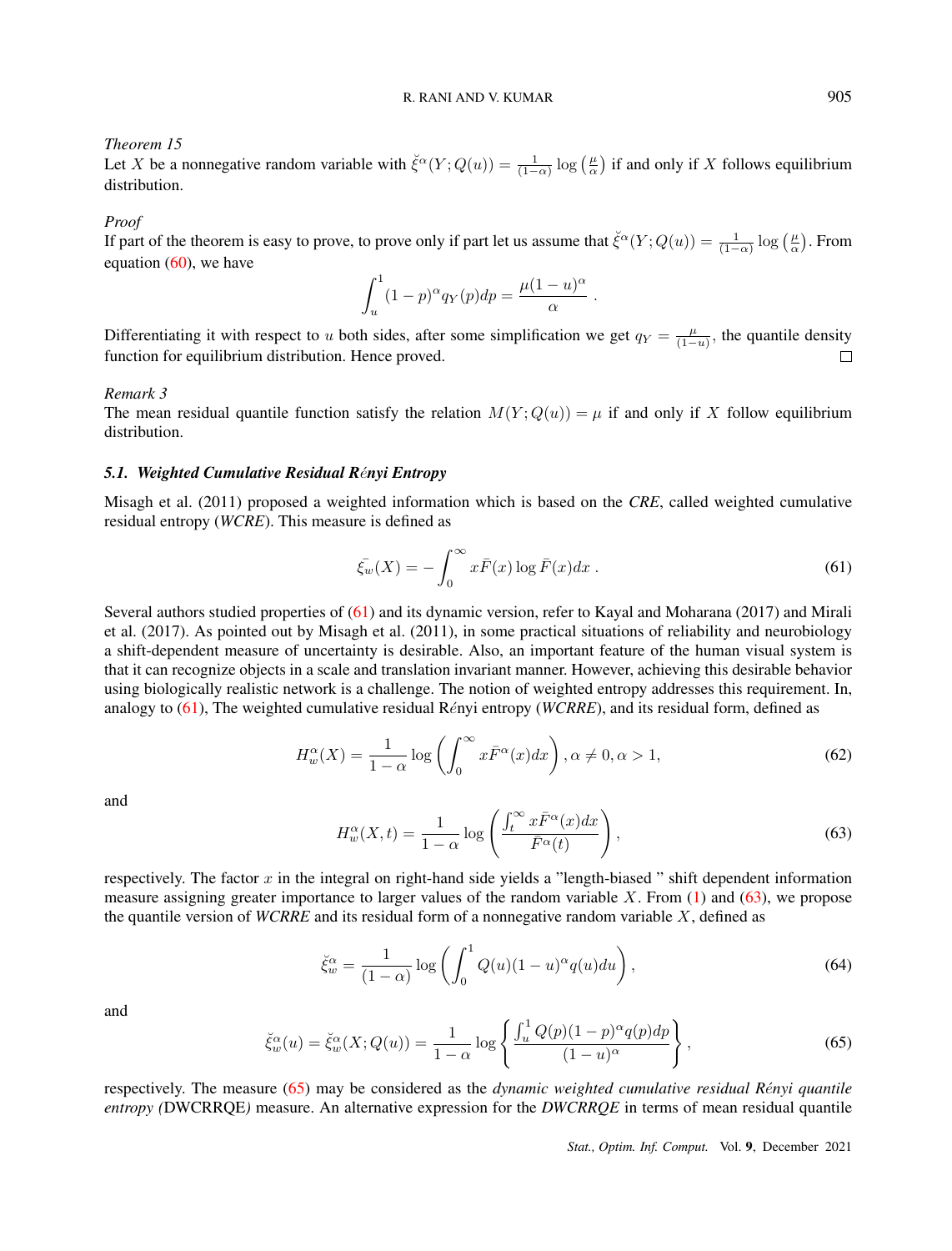function  $M(u)$  of random variable X is the following

<span id="page-20-0"></span>
$$
\check{\xi}_w^{\alpha}(u) = \frac{1}{1-\alpha} \log \left\{ \frac{\int_u^1 (1-p)^{\alpha-1} Q(p) M(p) dp}{(1-u)^{\alpha}} - \frac{\int_u^1 (1-p)^{\alpha} Q(p) M'(p) dp}{(1-u)^{\alpha}} \right\}.
$$

For some well-known univariate continuous families of distributions, the expression [\(65\)](#page-19-2) is evaluated as given below in Table 5.2.

| Distribution              | Quantile function $Q(u)$                                       | $\bar{\xi}_w^{\alpha}(u)$                                                                                                                                           |
|---------------------------|----------------------------------------------------------------|---------------------------------------------------------------------------------------------------------------------------------------------------------------------|
| Uniform                   | $a+(b-a)u$                                                     | $\frac{1}{(1-\alpha)}\log\left\{\frac{a(b-a)(1-u)}{1+\alpha}+\frac{(b-a)^2(1-u)}{1+\alpha}-\frac{(b-a)^2(1-u)^2}{2+\alpha}\right\}$                                 |
| Exponential               | $-\lambda^{-1} \log(1-u)$                                      | $\frac{1}{(1-\alpha)}\log\left\{\frac{\bar{\gamma}-\log(1-u)}{\lambda^2(1-u)^\alpha}\right\}$                                                                       |
| Power                     | $au^{\frac{1}{b}}$                                             | $\frac{1}{(1-\alpha)}\log\left\{\frac{a^2\bar{\beta}_u(\frac{2}{b},1+\alpha)}{b(1-u)^\alpha}\right\}$                                                               |
| Pareto I                  | $b(1-u)^{-\frac{1}{a}}$                                        | $rac{1}{1-\alpha} \log \left\{ \frac{b^2(1-u)^{\frac{-2}{\alpha}}}{(\alpha a-2)} \right\}$                                                                          |
| <b>Folded Cramer</b>      | $\frac{u}{\theta(1-u)}$                                        | $\frac{1}{(1-\alpha)}\log\left\{\frac{\bar{\beta}_u(2,\alpha-2)}{\theta^2(1-u)^\alpha}\right\}$                                                                     |
| <b>Generalized Pareto</b> | $\frac{b}{a}\left[ (1-u)^{-\frac{a}{a+1}} - 1 \right]$         | $\frac{1}{(1-\alpha)}\log \left\{\frac{b^2(1-u)^{\frac{-2a}{\alpha+1}}}{a(a\alpha+\alpha-2a)}-\frac{b^2(1-u)^{\frac{-a}{\alpha+1}}}{a(\alpha a+\alpha-a)}\right\}$  |
| Finite Range              | $b\{1-(1-u)^{\frac{1}{a}}\}\$                                  | $\frac{1}{(1-\alpha)}\log \left\{\frac{b^2(1-u)^{\frac{1}{a}}}{(a\alpha+1)}-\frac{b^2(1-u)^{\frac{2}{a}}}{(\alpha a+2)}\right\}$                                    |
| Log logestic              | $rac{1}{a}$ $\left(\frac{u}{(1-u)}\right)^{\frac{1}{b}}$       | $\frac{1}{(1-\alpha)}\log\left\{\frac{\beta_u(\frac{2}{b},\alpha-\frac{2}{b})}{a^2b(1-u)^\alpha}\right\}$                                                           |
| Weibull                   | $\{-\frac{1}{2}\log(1-u)\}^{\frac{1}{b}}$                      | $\frac{1}{(1-\alpha)}\log \left\{\frac{\left(\frac{1}{a}\right)^{\frac{2}{b}-1}\bar{\gamma}_{-\log(1-u)}\left(\frac{2}{b},\alpha\right)}{ab(1-u)^{\alpha}}\right\}$ |
| Rayleigh                  | $\{-\frac{1}{2}\log(1-u)\}^{\frac{1}{2}}$                      | $\frac{1}{(1-\alpha)}\log\left\{\frac{1}{2a\alpha}\right\}$                                                                                                         |
| Gompertz                  | $\frac{1}{\log C}\left\{1-\frac{\log C\log(1-u)}{B}\right\}\;$ | $\frac{1}{(1-\alpha)}\log\left\{\frac{1}{\alpha B\log C}+\frac{\bar{\gamma}-\log(1-u)}{B^2(1-u)^{\alpha}}\right\}$                                                  |
| Govindarajulu's           | $a\{(b+1)u^{b}-bu^{b+1}\}\$                                    | $\frac{1}{(1-\alpha)}\log\left\{\frac{a^2b(b+1)^2\beta_u(2b,\alpha+2)}{(1-u)^{\alpha}}-\frac{a^2b^2(b+1)\bar{\beta}_u(2b+1,\alpha+2)}{(1-u)^{\alpha}}\right\}$      |

*Table 5.2 DWCRRQE* for several well-known families of distributions

## *Example 8*

Let X follows lambda family of distribution as given in example [\(15\)](#page-3-0), then weighted cumulative residual Rényi quantile entropy (*WCRRE*)[\(64\)](#page-19-3) is given as

$$
\check{\xi}_w^{\alpha} = \frac{1}{(1-\alpha)} \log \left\{ C^2 \lambda_1 \beta (2\lambda_1, 1+\alpha) + C^2 \lambda_2 \beta (2\lambda_1 + 1, \alpha - 2\lambda_2) \right\}.
$$
 (66)

As  $\lambda_1 \longrightarrow 0$ , [\(66\)](#page-20-0) reduces to  $\zeta_w^{\alpha} = \frac{1}{(1-\alpha)} \log \left( \frac{C^2 \lambda_2}{\alpha - 2\lambda_2} \right)$ , corresponding to Pareto I distribution. Also, as  $\lambda_2 \longrightarrow 0$ , [\(66\)](#page-20-0) reduces to  $\check{\xi}_w^{\alpha} = \frac{1}{(1-\alpha)} \log (C^2 \lambda_1 \beta (2\lambda_1, 1+\alpha))$ , corresponding to power distribution.

In order to provide some characterization results for *DWCRRQE* of a nonnegative random variable X. Let us define the quantile version of weighted mean residual lifetime (*WMRE*), as follows

<span id="page-20-1"></span>
$$
M^{w}(u) = m^{w}(Q(u)) = \frac{\int_{u}^{1} (1-p)Q(p)q(p)dp}{1-u},
$$
\n(67)

here  $m^w(t) = \frac{\int_t^\infty x \bar{F}(x) dx}{\bar{F}(t)}$  $\frac{dF(t)}{F(t)}$  is the *WMRE* of random variable X. In the following theorem, we characterize rayleigh distribution using a relationship between *DWCRRQE* and quantile-based*WMRE*.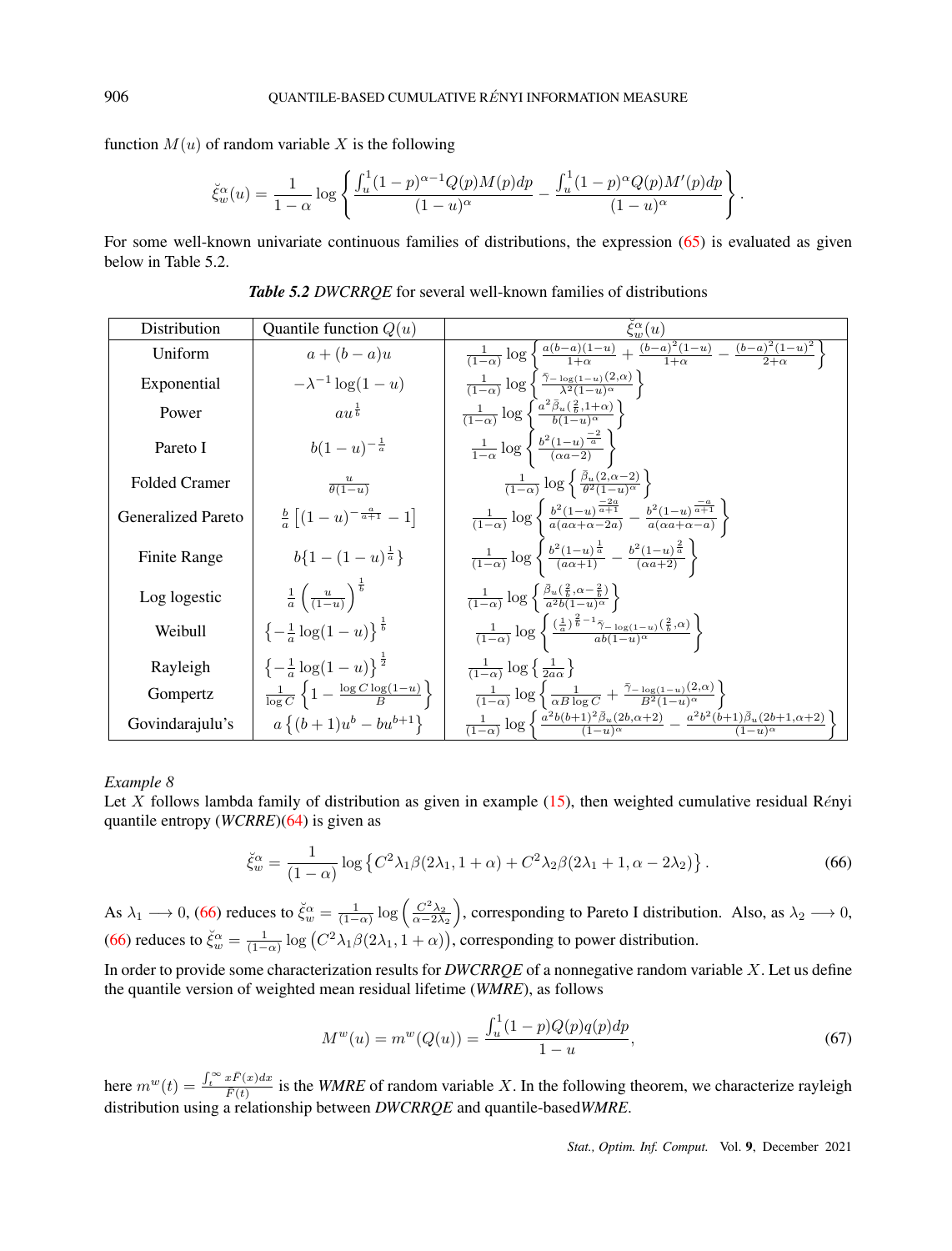# *Theorem 16*

Let  $X$  be an absolutely continuous random variable. Then the relation

<span id="page-21-0"></span>
$$
\check{\xi}_w^{\alpha}(X; Q(u)) = \frac{1}{(1-\alpha)} \log \left( \frac{M^w(u)}{\alpha} \right),\tag{68}
$$

holds if and only if X follows the rayleigh distribution.

## *Proof*

The quantile-based*WMRE* [\(67\)](#page-20-1), for rayleigh distribution is given as

$$
M^{w}(u) = \frac{1}{2a(1-u)} \int_{u}^{1} \left(\frac{-1}{a}\log(1-p)\right)^{\frac{1}{2}} \left(\frac{-1}{a}\log(1-p)\right)^{\frac{-1}{2}} dp = \frac{1}{2a}.
$$

The weighted cumulative residual  $\hat{Renyi}$  quantile entropy [\(65\)](#page-19-2), for rayleigh distribution is

<span id="page-21-1"></span>
$$
\check{\xi}_w^{\alpha}(X; Q(u)) = \frac{1}{1-\alpha} \log \left( \frac{1}{2a\alpha} \right).
$$

This prove the if part of the Theorem. To prove only if part, let [\(68\)](#page-21-0) holds. Then

$$
\alpha \int_u^1 (1-p)^{\alpha} Q(p) q(p) dp = (1-u)^{\alpha-1} \int_u^1 (1-p) Q(p) q(p) dp.
$$

Differentiating both sides with respect to  $u$ , we have

$$
(1-u)^{\alpha} q(u)Q(u) = (1-u)^{\alpha-2} \int_u^1 (1-p)Q(p)q(p)dp.
$$

Using  $(67)$ , we have

$$
Q(u)q(u) = \frac{M^w(u)}{1-u} \,. \tag{69}
$$

Differentiating  $(67)$  with respect to u both sides, we have

<span id="page-21-2"></span>
$$
\frac{dM^w(u)}{du} - \frac{M^w(u)}{1-u} = -Q(u)q(u).
$$

Substituting in [\(69\)](#page-21-1), gives  $\frac{dM^w(u)}{du} = 0$  or equivalently  $M^w(u) = k$  (constant), which characterizes the rayleigh distribution.

## *Theorem 17*

For a nonnegative random variable  $X$ , the relationship

$$
\breve{\xi}_w^{\alpha}(X; Q(u)) = C,\tag{70}
$$

where  $C$  is a constant holds, then  $X$  has the rayleigh distribution.

#### *Proof*

The necessary part follows from the Table [\(60\)](#page-18-1). For the sufficiency part, let us assume [\(70\)](#page-21-2) holds. From [\(65\)](#page-19-2) we have

$$
e^{(1-\alpha)\check{\xi}_w^{\alpha}(X;Q(u))}(1-u)^{\alpha} = \int_u^1 Q(p)(1-p)^{\alpha}q(p)dp.
$$

Taking derivative with respect to u both sides we have, after some algebraic simplification

$$
\left((1-\alpha)\check{\xi}'\,u_{w}(X;Q(u))-\frac{\alpha}{(1-u)}\right)e^{(1-\alpha)\check{\xi}_{w}^{\alpha}(X;Q(u))}=-q(u)Q(u).
$$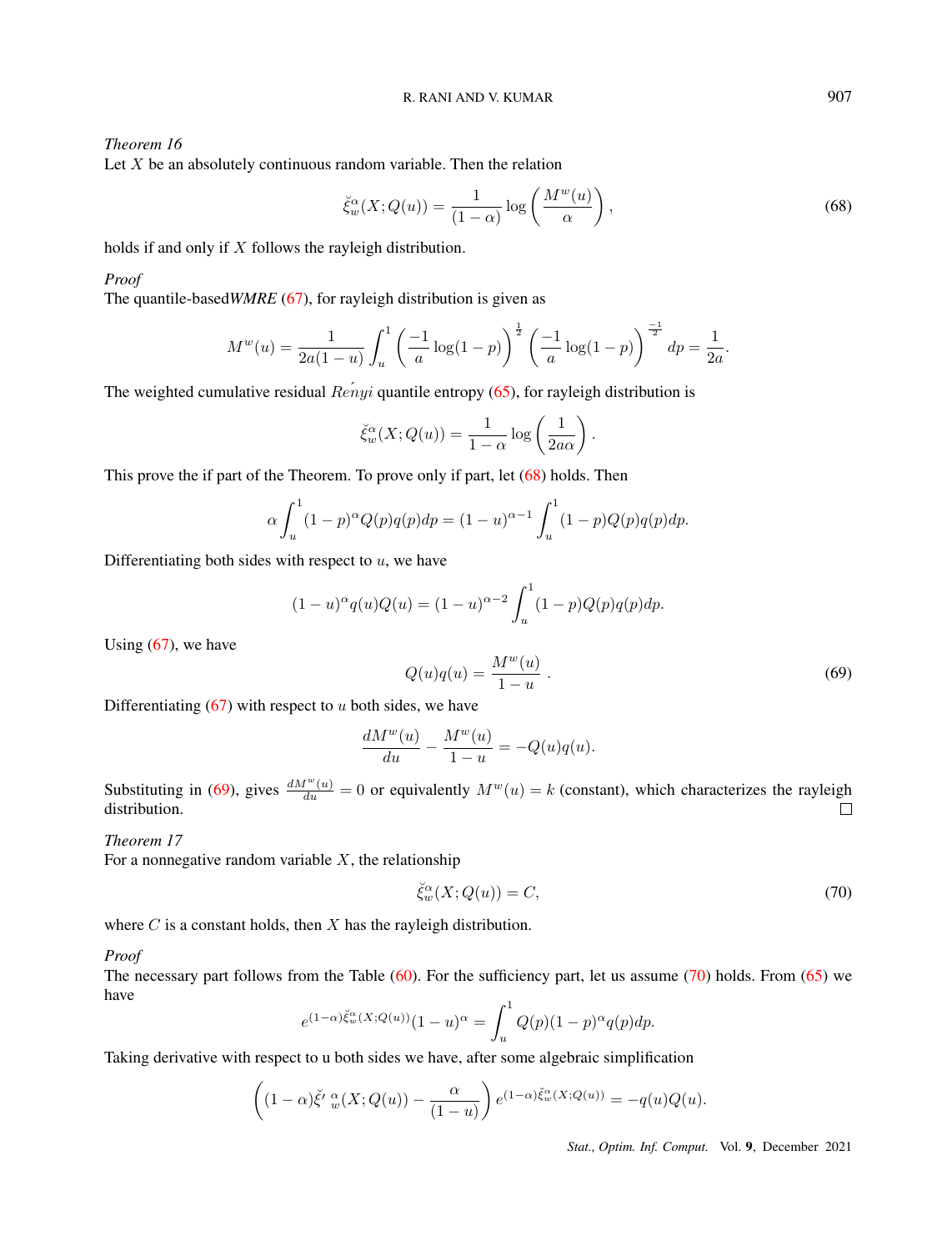Using [\(4\)](#page-1-1), this gives

$$
\left((1-\alpha)\check{\xi'}_w^{\alpha}(X;Q(u))-\frac{\alpha}{(1-u)}\right)e^{(1-\alpha)\check{\xi}_w^{\alpha}(X;Q(u))}=-\frac{Q(u)}{(1-u)K(u)}.\tag{71}
$$

From [\(70\)](#page-21-2), we get  $\check{\xi}'^{\alpha}_{w}(X;Q(u)) = 0$ . Substitute this value in the above expression we obtain

$$
\alpha e^{(1-\alpha)\check{\xi}_w^{\alpha}(X;Q(u))}K(u) - Q(u) = 0,
$$

which leads to  $\frac{K(u)}{Q(u)} = \frac{1}{\alpha e^{C(1-\alpha)}} = 2a$  (constant). Thus X follows rayleigh distribution with survival function  $\bar{F}(x) = exp\left(-\frac{x}{2a^2}\right)$ . Hence, the proof is completed.  $\Box$ 

## *Definition 1*

The distribution function F is said to be increasing (decreasing) in dynamic weighted cumulative residual Rényi quantile entropy *IDWCRRQE* (*DDWCRRQE*) if  $\check{\zeta}_w^{\alpha}(X; Q(u))$  is increasing (decreasing) in  $u \ge 0$ .

The following theorem gives the upper (lower) bound to the *DWCRRQE*, in terms of the hazard quantile function.

#### *Theorem 18*

The distribution function F is *IDWCRRQE* (*DDWCRRQE*), if and only if, for all  $u \ge 0$ .

$$
\check{\xi}_w^{\alpha}(X; Q(u)) \geq (\leq) \frac{1}{(1-\alpha)} \log \left( \frac{Q(u)}{\alpha K(u)} \right), \ \alpha > 1,
$$
  

$$
\check{\xi}_w^{\alpha}(X; Q(u)) \leq (\geq) \frac{1}{(1-\alpha)} \log \left( \frac{Q(u)}{\alpha K(u)} \right), \ 0 \leq \alpha < 1.
$$

## 6. Conclusion

Quantile-based study of entropy measures found greater interest among researchers as an alternative method of measuring uncertainty of random variable. In this paper we have proposed dynamic cumulative residual Rényi quantile entropy and studied some properties, characterizations. We have introduced the quantile-based cumulative residual Rényi entropy of order statistics and its characterizations. We have also obtained the weighted Rényi quantile entropy and its residual form based on cumulative function and obtain some characteristic result.

#### <span id="page-22-0"></span>Acknowledgement

The authors would like to express their gratitude to the reviewers and the editor in chief for their valuable comments, which have considerably improved the earlier version of the article. The corresponding author wishes to acknowledge the Science and Engineering Research Board (SERB) New Delhi, Government of India, for the financial assistance (Ref. No. ECR/2017/001987) for carrying out this research work.

#### REFERENCES

- 1. B. C. Arnold, N. Balakrishnan, and H. N. Nagaraja, *A First Course in Order Statistics*, John Wiley and Sons, New York, 1992.
- 2. M. Asadi, and Y. Zohrevand, *On the dynamic cumulative residual entropy*, Journal of Statistical Planning and Inference, vol. 137, pp. 1931–1941, 2007.
- 3. H. A. David, and H. N. Nagaraja, *Order Statistics*, John Wiley and Sons, New York, 2003.
- 4. A. Di Crescenzo, and M. Longobardi, *On cumulative entropies*, Journal of Statistical Planning and Inference, vol. 139, no. 12, pp. 4072–4087, 2009.
- 5. M.Fashandi, and J. Ahmadi, *Characterizations of symmetric distributions based on Rényi entropy*, Statistics and Probability Letters, vol. 82, no. 1, pp. 798–804, 2012.